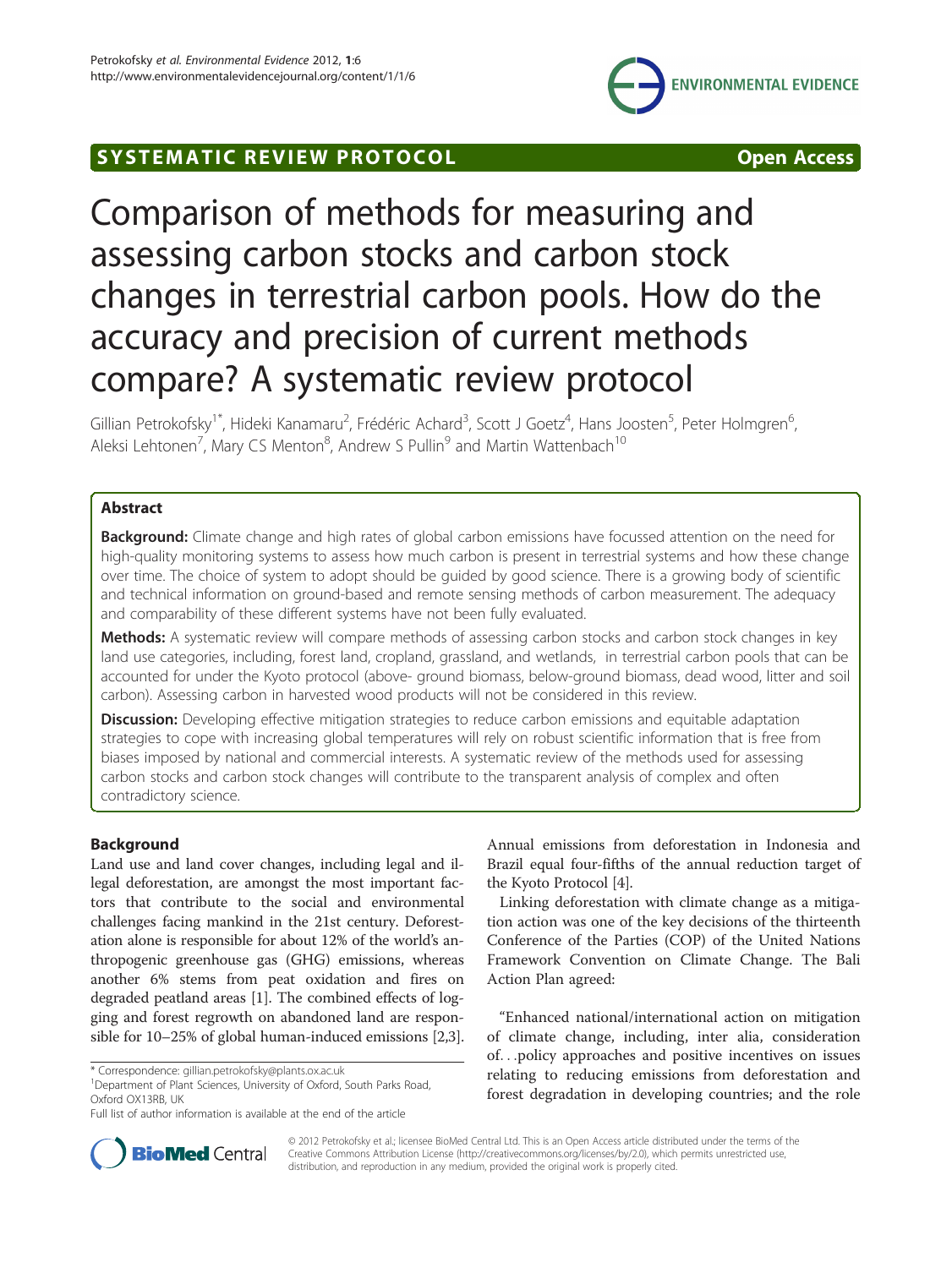of conservation, sustainable management of forests and enhancement of forest carbon stocks in developing countries" [\[5](#page-18-0)].

These actions are now referred to collectively as REDD+ .

Under the UNFCCC, the REDD+ instrument (Reducing Emissions from Deforestation and Forest Degradation), as agreed at the COP-16 of the UNFCCC in December 2010 [\[6](#page-18-0)], is critical for developing countries.

REDD+ includes the implementation of the following mitigation actions:

(a)Reducing emissions from deforestation;

(b)Reducing emissions from forest degradation;

(c)Conservation of forest carbon stocks;

(d)Sustainable management of forest; and

(e)Enhancement of forest carbon stocks.

This means that, potentially, all forest resources in developing countries are subject to accountable mitigation actions. The Cancun agreement also stipulates that robust and transparent national monitoring systems of the above mitigation activities shall be developed. As a consequence, for the implementation of REDD+, it is crucial to determine the spatio-temporal variation of carbon stocks. Obtaining field measurements and developing estimation models to do so is an expensive and time-consuming task.

This systematic review will compare methods of measuring carbon stocks and carbon stock changes in key carbon pools and land use categories/activities identified by the Intergovernmental Panel on Climate Change (IPCC) and the UNFCCC<sup>a</sup>. Figure [1](#page-2-0) illustrates these carbon pools and shows the main fluxes of the global carbon balance that are covered in this systematic review. The systematic review is not designed to provide technical guidance, such as those outlined in the Intergovernmental Panel on Climate Change (IPCC) Good Practice Guidance and Guidelines [\[7](#page-18-0),[8\]](#page-18-0), or to be a sourcebook of methods, such as GOFC-GOLD [[9\]](#page-18-0), but is aimed at providing an exhaustive comparative literature review in this field, including the provision of published data on uncertainties.

#### Carbon stocks in biomass

The discussion below has a focus on tropical forests to highlight current methodological issues that are pertinent to forest science in general. However, this systematic review covers methods used in all forest types in all biomes.

A key challenge for successfully implementing REDD+ and similar mechanisms is the reliable estimation of biomass carbon stocks in tropical forests. Biomass consists of approximately 50% carbon [[11,12\]](#page-18-0). Uncertain estimates of biomass carbon stocks of tropical forests resulting from difficult access, limited inventory and their

enormous extent, [\[12](#page-18-0)-[14](#page-18-0)], prohibit the accurate assessment of carbon emissions as much as uncertainties in deforestation rates [[15](#page-18-0)]. The carbon stocks of interest are both above-ground and below-ground.

Although above-ground biomass (AGB) has attracted by far the most research over the years, pools of deadwood and litter could be as large as above-ground biomass. It is essential that a variety of methods to measure deadwood and litter should be reviewed. Deadwood pools, including standing dead trees, fallen woody debris, and decaying and burned wood, are of particular interest in projecting carbon losses from decomposition. They are also often used as an indicator of carbon losses from degradation due to logging [\[16](#page-18-0)] or fire [[17\]](#page-18-0). Data collection regarding standing dead trees frequently follow the same protocols as those for AGB inventories but ideally should also include data on levels of decay. Woody debris is most often estimated using the line-intercept method which measures only debris which crosses a transect (e.g. [\[16\]](#page-18-0)) or through rectangular plots wherein the dimensions of each piece of debris is measured (e.g. [[18\]](#page-18-0)). Although some studies have addressed the densities of woody debris of different decay classes [\[16,19](#page-18-0)], more regionally and biome-specific studies would help refine estimates of carbon content of this pool (e.g. [\[20\]](#page-18-0)).

A reliable estimation of AGB has to take account of spatial variability, tree and forest metrics (allometric models) and wood. Many studies have been published on AGB estimates in tropical forests around the world (e.g. [\[21](#page-18-0)- [29](#page-19-0)]), whereas the volume of literature on below-ground biomass estimates in tropical areas is relatively small (e.g. [[30](#page-19-0)-[40\]](#page-19-0)). Indeed, because root systems have particular features and require highly specific procedures [[41](#page-19-0)], measurements are very often time consuming and costly, qualitative, focussed only on one specific application and often not representative of large areas, as they generally involve a small number of root systems. In some cases, however, new methods (e.g. three-dimensional root architecture data analysis) can be used to compute the continuous spatial distribution of coarse root volume, biomass, external surface and specific root length [\[41\]](#page-19-0).

Several databases provide harmonized above-ground and below-ground biomass information: for example, the World Forest Biomass and Primary Production Database [[30](#page-19-0)], the database and geography of Forest Biomass of Northern Eurasia [\[42\]](#page-19-0) and the Compartment Database of the European Commission Joint Research Centre. Similar databases for tropical areas would be extremely valuable.

Most studies on tropical forest AGB have been conducted in the Brazilian Amazon and in Southeast Asia. Few studies have reported on AGB for forests in Africa (but see [\[28\]](#page-19-0)). The large number of published biomass equations [\[43](#page-19-0)] indicates that there is a substantial variation in tropical forest biomass [\[44](#page-19-0)].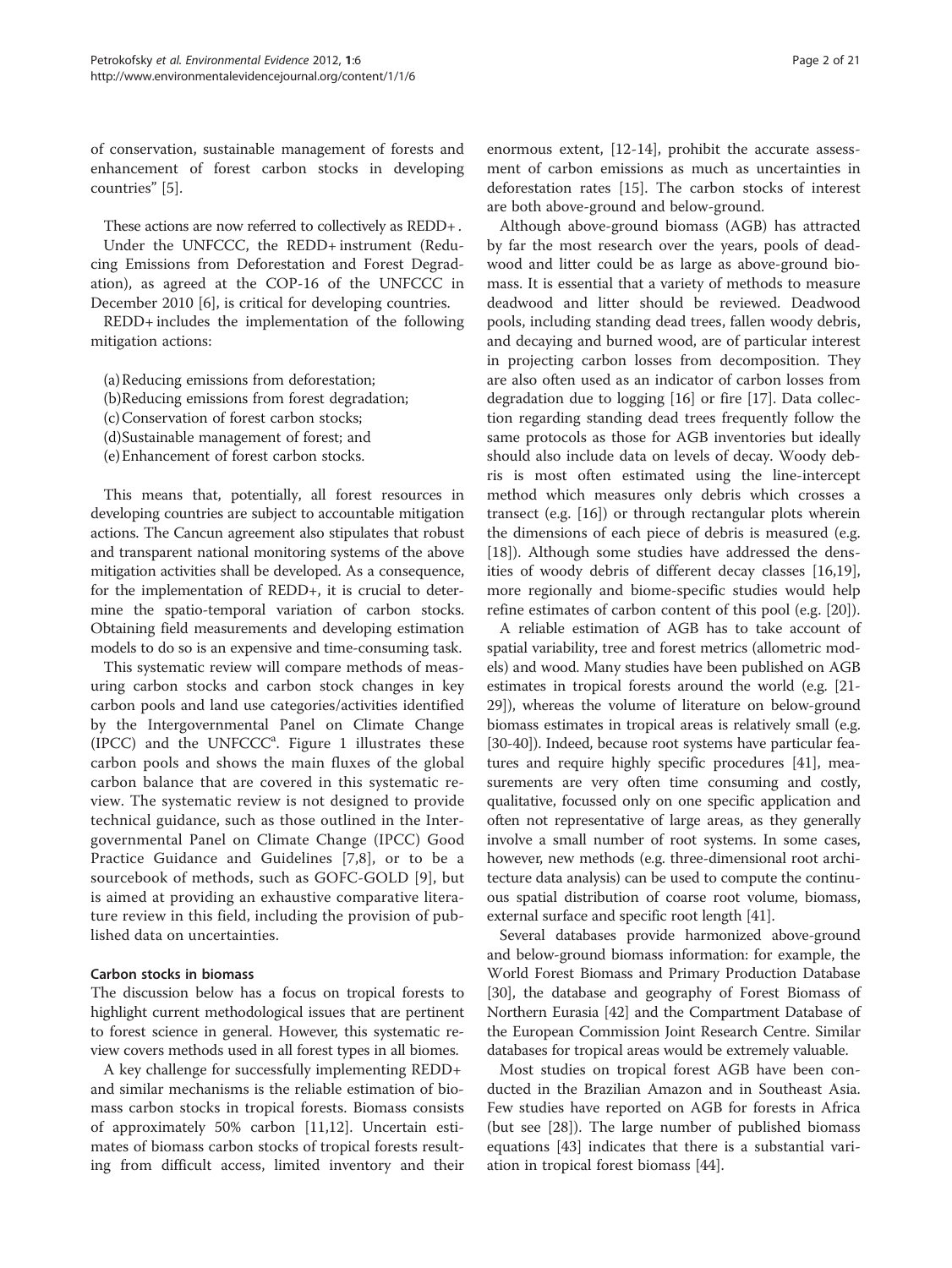<span id="page-2-0"></span>

## Problems of errors and bias

There are four types of uncertainty associated with AGB estimates of tropical forests (adapted from Chave [\[45](#page-19-0)]):

- Inaccurate measurements of variables, including instrument and calibration errors
- Wrong allometric models
- Sampling uncertainty (related to the size of the study sample area and the sampling design)
- Poor representativeness of the sampling network.

Vieira et al. [[46](#page-19-0)] demonstrated the effect of inaccurate height measurement. A stem with a diameter at breast height (DBH) of 20 cm and a height of 13 m gave an AGB of 153.0 and 127.0 kg, respectively, when using models of Chave [\[47](#page-19-0)] and Scatena [[48](#page-19-0)]). With the same DBH but one metre more height, the estimated AGB values become 164.1 and 136.6 Kg, i.e. an increase of around 7% and 5%, respectively. Large footprint LiDAR (Light Detection And Ranging) data (e.g. Geoscience Laser Altimeter System - GLAS) and small footprint LiDAR data (e.g. airborne laser scanner - ALS) can be used to retrieve indirect tree height estimates, however the elevation differences that are present within the footprint, especially for large footprint LiDAR data, can be substantial in comparison with the predominant tree height and make it difficult to estimate accurately tree height [[49](#page-19-0)]. Terrestrial laser scanning can also be used to estimate indirectly tree height at plot level; however as tree height, branching frequency and stand density increase the quality of the information obtained from the terrestrial laser scanner decreases as a result of the inherent occlusion effects and increasing point spacing, and the related uncertainty as to whether the highest returns are echoes from the tree tops or echoes from inside the tree canopy. Because of these data quality problems, using small footprint LiDAR data to retrieve tree height would therefore be preferable [\[49](#page-19-0)].

Another important error is the wrong choice of allometric model, which is related to the representativeness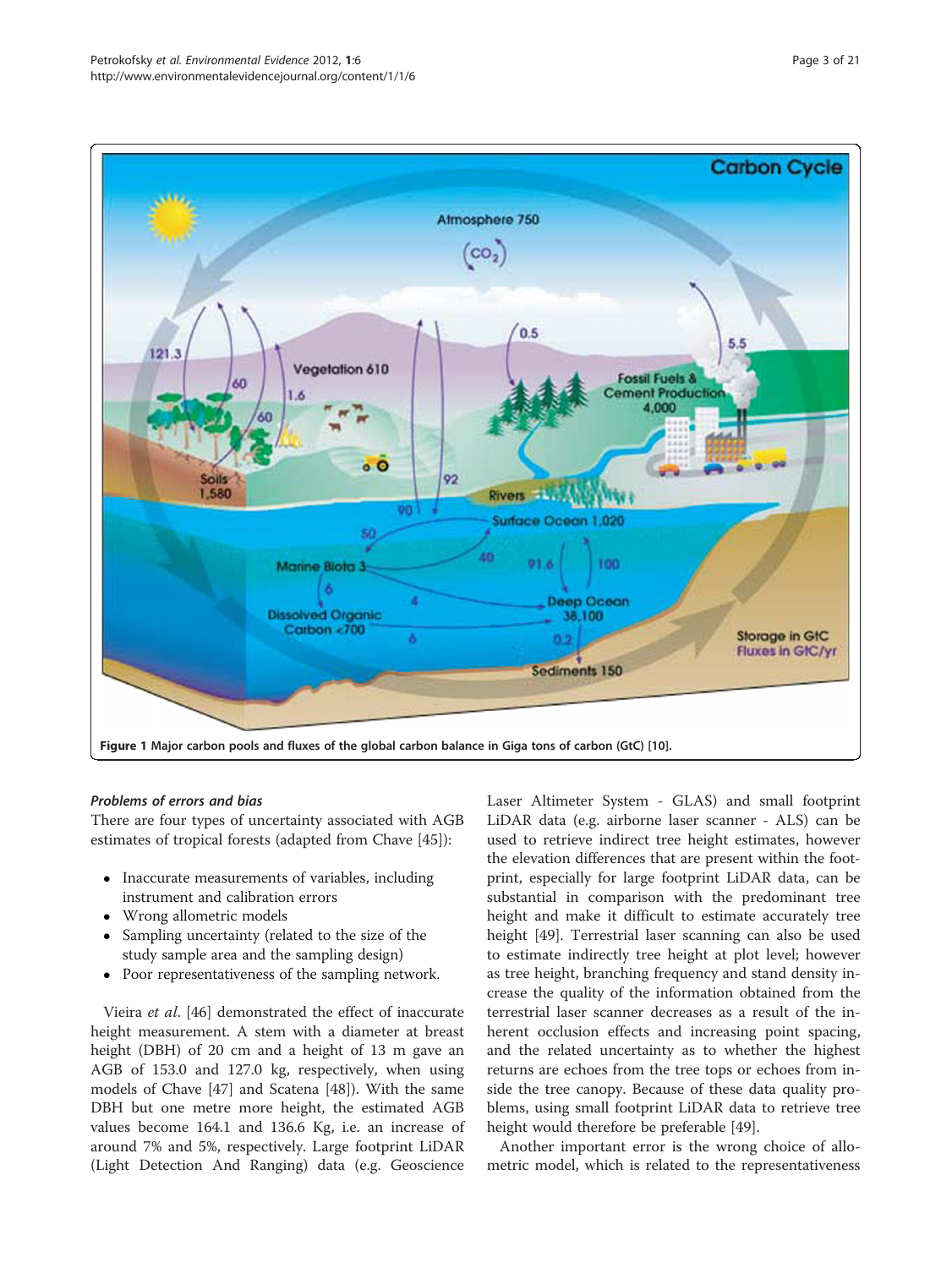of biomass sampling. Allometric equations relate easilymeasured variables of an organism (such as diameter and height) to attributes that are more difficult to assess (such as volume, leaf area, and biomass). They aim at facilitating large-scale estimation of complex parameters [[50\]](#page-19-0), by, for example, providing ground reference for remote sensing or for estimating regional biomass. Height and diameter are the most common dependent variables for assessing tree biomass, but as height of individual trees has been difficult to measure, most allometric models for tropical forests are based only on tree diameter [\[51,52](#page-19-0)]. Although there are cases where height is the key independent variable for explaining variations in biomass (e.g. in palms), measurements of DBH, which is typically used for trees, explains more than 95% of the variation in tree biomass even in highly species rich tropical forests [[53\]](#page-19-0) .

Currently, allometric equations are almost entirely based on Southeast Asian and South American measurements. Some equations are available for African tree species or forest vegetation types [[54](#page-19-0)], but there are no allometries based on destructively sampled trees for Central Africa [[47](#page-19-0)]. Biomass equations for North America are listed in Ter-Mikaelian and Korzukhin [\[55](#page-19-0)], and for Europe in Zianis et al. [[50\]](#page-19-0) (2005). Similar databases for other parts of the world would be of high value.

Most biomass papers are based on 10–30 sample trees per species, which is far too few for biomass estimation of large countries in the tropics. The accuracy of biomass estimation ultimately depends on the accuracy of the original measurements used to develop biomass assessment tools, such as allometric models, biomass expansion factors (BEFs), and generic equations [\[56,57\]](#page-19-0) and species group specific volume-to-biomass models [[58](#page-19-0)]. In Europe, large data sets were compiled from which generic models were devised following several small scale biomass measurement campaigns. This sort of richness has not been replicated in other areas of the world to this extent. Therefore, the lack of representativeness is the major drawback with current biomass equations.

It is time-consuming and costly to sample sufficient trees to acquire information on species and size distribution in a forest (particularly in a highly diverse tropical forest). Grouping all species, even in species-rich tropical forests, produces regression equations with high  $r^2$  (generally greater than 0.95) [[53](#page-19-0)]. Therefore using generic regression equations stratified by, for example ecological zone or species group (broadleaf or conifer), might increase the accuracy and precision of the equations, because they tend to be based on a large number of trees and span a wider range of diameters [\[53\]](#page-19-0), except in those cases where unique plant forms occur (e.g. species of palms and early colonizers) and developing of local regression equations is recommended.

There is thus a clear need for country- and regionspecific studies to address the validity and reliability of allometric models. Ideally, such studies would utilize good ecological plot data, but these are often of poor quality or lacking completely. Commercial inventory data gathered by private companies are therefore used as an alternative and rich source of site-specific data. These are necessary for improving methods for estimating forest carbon, but are generally not available in the published literature or readily accessible from those who hold the data.

Guidelines for measuring wood specific gravity (WSG) in the field exist, but for tropical regions published WSG data are limited to a few commercial timber species that represent only a fraction of the forest biomass. WSG data on other species are scarce or lacking.

BEFs, for example, strongly depend on stand structure [[59,60\]](#page-19-0) and site characteristics [\[56,61](#page-19-0)] and extrapolation with BEFs may lead to biased results when compared with local biomass equations [[62](#page-19-0)], indicating the importance of representativeness and the risks of extrapolation.

Furthermore the biomass stock of tropical forests and its distribution remain poorly resolved at the regional scale [\[15](#page-18-0)[,63,64](#page-19-0)]. Consensus has also yet to be reached on how much carbon is being emitted by changes in tropical land use (see, for example, [[1,](#page-18-0)[44,65-69](#page-19-0)]. There is thus an urgent need for calibrating and improving the methods for determining tropical forest biomass and its spatial distribution [\[70](#page-19-0)].

#### Carbon stocks in soils

Soils are the largest carbon reservoir of the terrestrial carbon cycle. Worldwide they contain three or four times more organic carbon (1500 Gt to 1 m depth, 2500 Gt to 2 m) than vegetation (610 Gt) and twice or three times as much carbon as the atmosphere (750 Gt, see Figure [1](#page-2-0)) [[71](#page-19-0)]. Carbon storage in soils is the balance between the input of dead plant material (leaf, root litter, and decaying wood) and losses from decomposition and mineralization of organic matter ('heterotrophic respiration'). Under aerobic conditions, most of the carbon entering the soil returns to the atmosphere by autotrophic root respiration and heterotrophic respiration (together called 'soil respiration' or 'soil  $CO<sub>2</sub>$  efflux'). The mineralization rate is a function of temperature and moisture levels and chemical environment with factors such as pH, Eh, nitrogen level and the cation exchange capacity of the minerals in the soil affecting the mineralization rate of soil organic carbon (SOC) [[72](#page-19-0)-[78](#page-20-0)]. Under anaerobic conditions, resulting from constantly high water levels, part of the carbon entering the soil is not fully mineralized and accumulates as peat.

Guo and Gifford conducted a meta-analysis of 74 publications on the influence of land use changes on soil carbon stocks [[79](#page-20-0)]; (see also a follow-up study by Laganière et al. [[80](#page-20-0)]). They acknowledge the possible bias in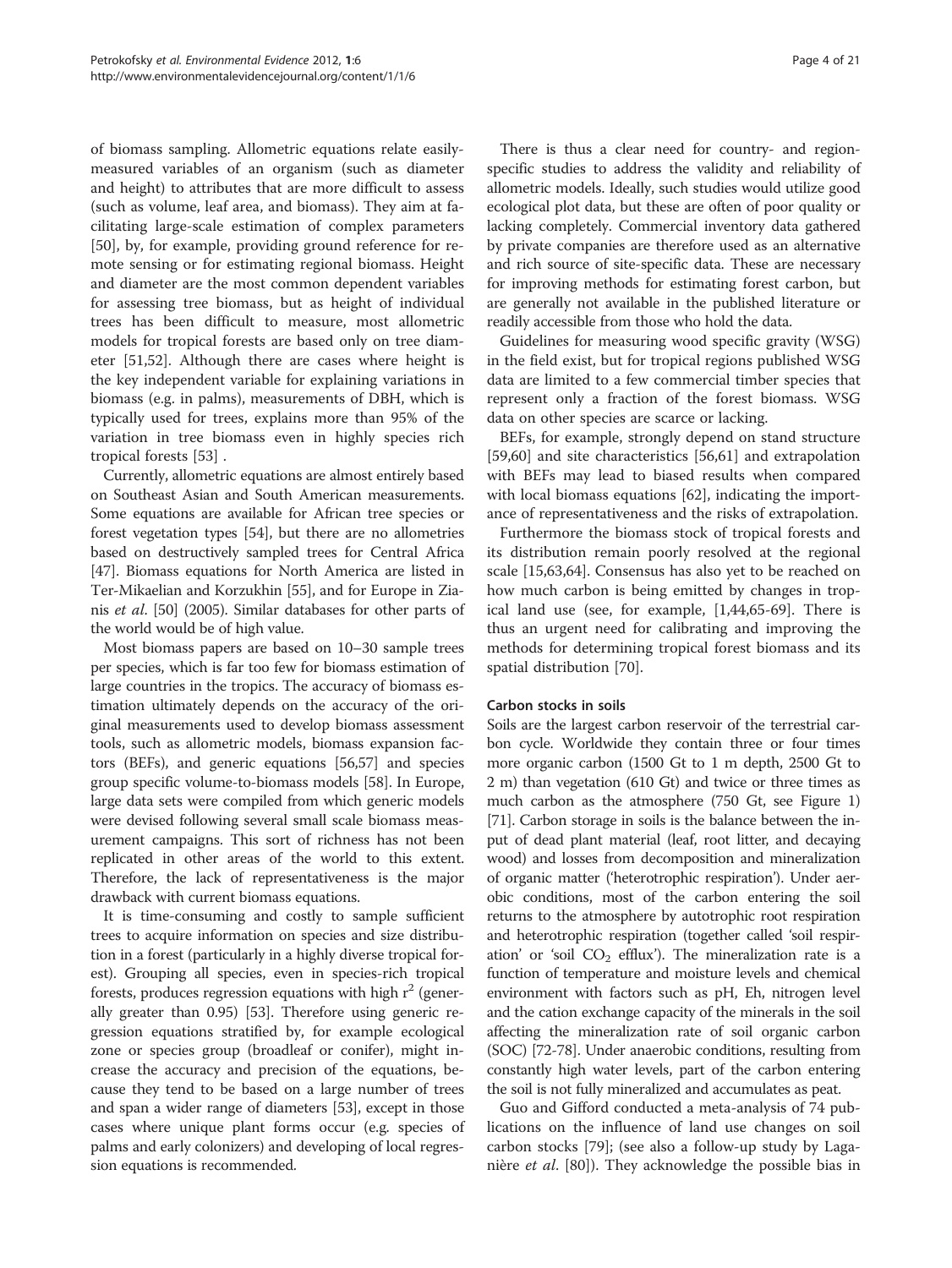their findings as most data drew from only four countries (Australia, Brazil, New Zealand, and USA) and a limited number of studies. They point to the need for a more comprehensive analysis of some hypotheses generated in their study: soil carbon stocks decline after land use changes from pasture to plantation (−10%), native forest to plantation (−13%), native forest to crop (−42%), and pasture to crop (−59%). Soil carbon stocks increase after land use changes from native forest to pasture (+8%), crop to pasture (+19%), crop to plantation (+18%), and crop to secondary forest (+53%). Most land use on peat soils requires drainage and is associated with a continuous loss of soil carbon stock.

One of the limitations of many of these studies of the effect of land use change on soil carbon levels is that often the plots were established to study other parameters, such as soil fertility, and early experimental protocols did not consider extensive measurements of soil carbon throughout the soil profile. Many studies only measure the carbon change in the top 20 to 30 cm of the soil profile and therefore do not show the effect of leaching and activity by earthworms, etc., on the movement of carbon down the profile. In addition temporal sampling of SOC measurements tend to be sparse and insufficient in number and interval to estimate SOC decomposition rates and final equilibrium [[81\]](#page-20-0). Eddy covariance measurement of  $CO<sub>2</sub>$  flux is valuable in this regard if they cover longer time periods spanning a year or more [\[81](#page-20-0)]. In this respect the fluxnet network of long term eddy observation represents an invaluable source of information, as illustrated in part in Figure 2 [\[82,83\]](#page-20-0).

#### Mineral soils

Estimates of soil organic carbon (SOC) stock changes are applied to determine long-term carbon fluxes and to design carbon sequestration strategies. Several approaches to estimating these stock changes are currently in use and may provide conflicting results.

On the plot scale there are a number of methods to detect changes in soil organic carbon stocks. Repeated soil samples over a range of years to decades have been noted above, but, in addition, long term flux measurements covering comparable time periods, either by soil chambers or eddy covariance systems, can provide estimates of stock changes. Long-term eddy covariance plays an important role in this context because, depending on its footprint area, it is able to give an integrated picture of the ecosystem under consideration [[81](#page-20-0)].

In comparison to chamber measurements which are at the site or plot scale, eddy flux measurements therefore provide a direct link to a higher spatial level and allow integrative analysis. However, there are a range of uncertainties associated with the method, such as u\* correction, gap filling, outlier filtering, advection and flux partitioning etc.



[[75](#page-20-0),[84](#page-20-0)]. For the estimation of soil carbon stock changes only, systematic uncertainty components are of relevance, such as those outlined in, for example, Lasslop *et al.* [[85](#page-20-0)].

In order to scale-up plot estimates to the landscape, country or continental scale, additional information about the spatial arrangement of soil types and land cover/land use needs to be considered, which introduces additional sources of uncertainties [[81](#page-20-0)]. One method for estimating SOC stocks of different ecosystems is a regression approach in which regional SOC densities (mass SOC/area) are related to a number of auxiliary variables like temperature, precipitation, age class, and land-use history. An updated methodology applies a geographic information system (GIS) to calculate SOC densities for each forest type within a region from soil databases and satellite-derived land cover information. Campbell *et al.* (2008) showed large differences in the outcomes of both approaches and identified the need to use direct measurements of SOC in order to determine absolute errors in both approaches [\[86](#page-20-0)]. The fact that the methods have been used interchangeably in the past indicates that errors will have been perpetuated in the literature. Both methods are valuable for estimating soil carbon stocks but not for carbon stock changes, because the predictors of both parameters are different.

According to Mäkipää et al. [[87](#page-20-0)] a reliable carbon stock change inventory for Finland with repeated soil carbon sampling would take 10 years and cost 8 million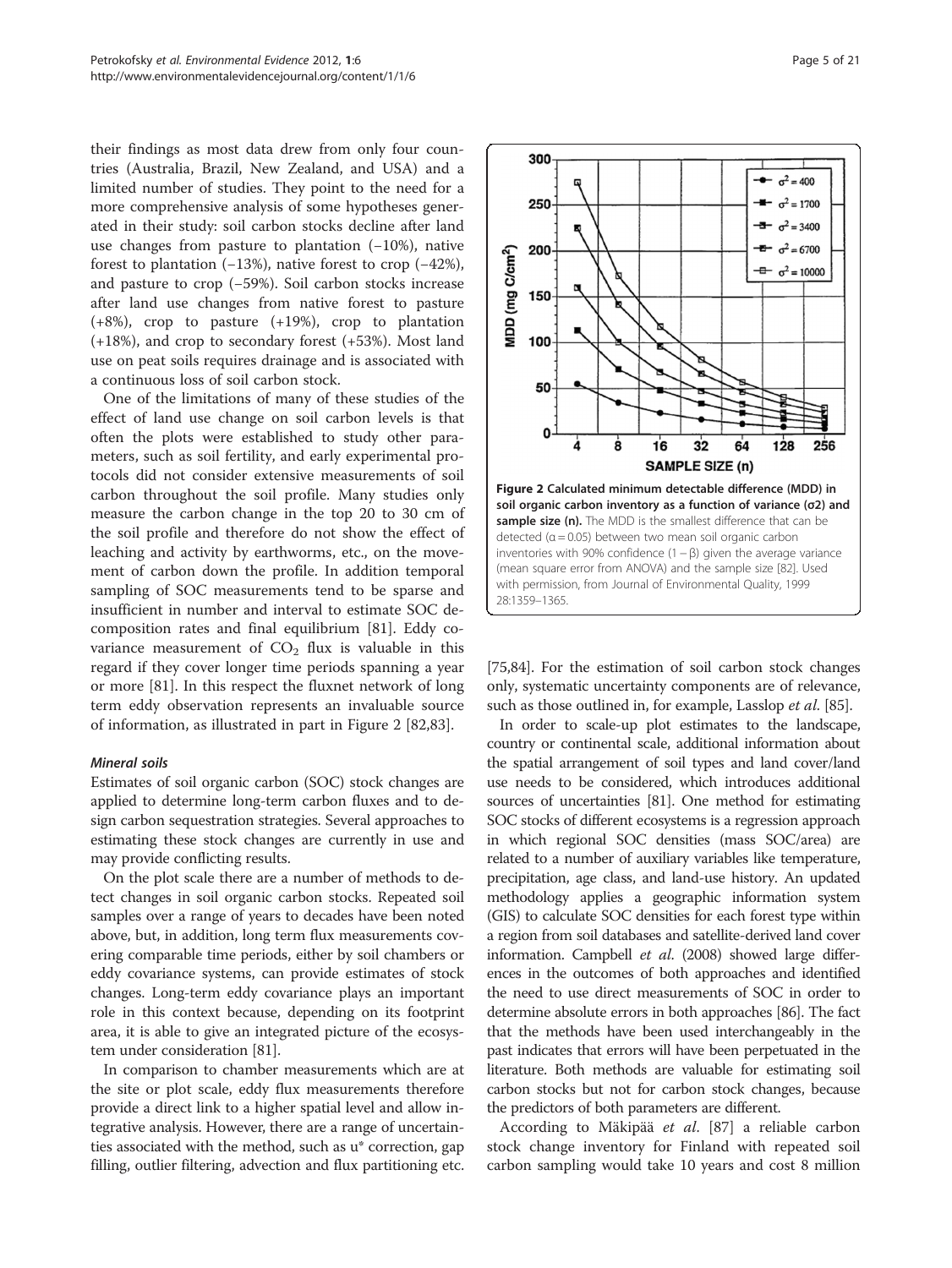Euros. This high cost would almost certainly prevent more than a few countries from investing in soil carbon inventories; the reality is that a combination of models and additional measurements is needed. Regardless of the methodology applied there is a clear need to identify the uncertainties associated with current understanding of SOC stocks and stock changes [[88](#page-20-0)]. It is important to pay particular attention to changes in soil carbon stock through direct measurements and soil carbon modelling [[89\]](#page-20-0) as well as to regional variation of soil carbon stock.

Soil carbon models can be used for estimating carbon stocks and stock change estimation but they need to be parameterized and validated for each land use, vegetation cover, climatic condition and soil type. This requires measurements of the soil carbon in the soil profile as well as spatially. In addition, models divide the soil carbon into theoretical pools with different decay rates and their validation requires measurements of soil carbon types that can be related to these pools [[90,91\]](#page-20-0). Soil carbon models also face the initialization problem due to the model partitioning the soil carbon into pools with different decay rates. To model soil carbon changes associated with land use or land management change, the initial proportion of these partitions needs to be known for the first land use. For change from a long term land use such as savannah or forest to cropland, soil carbon models assume that at the beginning of the simulation period equilibrium conditions apply, i.e., that plant input and soil carbon stock are in balance given the local climatic conditions. In order to simulate land cover or land use change under constant or changing climatic conditions the model needs a so-called 'spin up' period to reach equilibrium condition before any transition takes place. For cases where the prior land use is less than 100 years the land use history must be known in order for this spin-up to be made, accounting for all the historical land use changes. Alternatively the initial pools can be estimated from actual measurements of the soil carbon pools [[90](#page-20-0)]. There are a number of problems and uncertainties related to this assumption and alternative methods are discussed. It is therefore essential to quantify these effects in any soil carbon accounting [\[88,90,92,93](#page-20-0)].

## Organic (peat) soils

Only recently has science recognized the importance of organic (peat) soils for greenhouse gas emissions and climate change. With some 500 Gt of carbon stored on only 4 million  $km^2$  (= 3%) of land, peatlands constitute the world's most dense terrestrial carbon stocks [\[94\]](#page-20-0). In the case of peat swamp forest, emissions from peat oxidation and peat fires following drainage may be significantly larger and longer-lasting than above-ground emissions from clearing or burning forest vegetation. Peat oxidation currently leads to worldwide emissions of some  $1.3$  Gt  $CO<sub>2</sub>$  per year, whereas peat fires contribute

another 0.6 Gt  $CO<sub>2</sub>$  per year on average [[93](#page-20-0)]. During the 1997–1998 El Niño drought, peat fires in Southeast Asia emitted some 1.8 Gt  $CO<sub>2</sub>$  [[95](#page-20-0)-[97\]](#page-20-0), which is equivalent to 10% of the total global anthropogenic emissions for the same year.

Many variables linked to peat oxidation are not well understood and few reliable measurements exist for many of them. Uncertainty begins with the extent of peatlands worldwide, and especially in the tropics and with the amount of carbon stored in the peat layer. The degree of peat humification has strong influence on the mass of peat and carbon per volume, the hydraulic conductivity and the moisture retention capacity. Knowledge of the 3D topology of peatlands is important for hydrology and modelling, but peat depth and peatland shape have been measured only in a few locations (e.g., mapping by petroleum exploration companies in Borneo forests). Sampling sufficient locations to allow for spatial modelling is a time-consuming and costly exercise. New technologies may be capable of reducing time and effort.

Even less is known about emissions factors, which are essential for reliably estimating GHG emissions. Emission estimates from peat fires have large uncertainties, because of the highly variable mass of peat combusted and the various gases emitted depending on fire severity, water table, peat moisture and fire history. Data on most of these parameters are scarce or lacking. Long-term GHG emissions from biological oxidation of peat are even more significant than the emissions from peatland fires [\[97,98](#page-20-0)]. Very few long term  $(1$  year) measurements exist to assess emission rates under different water management regimes. A recent review shows that drained peatlands emit in the range of 9  $CO<sub>2</sub> t/ha/yr$  from peat oxidation for each 10 cm of additional drainage depth [\[97](#page-20-0)]. The role of tropical peat swamps is crucial not only in terms of GHG emissions but also for REDD+, as their peat carbon stock is on average 10-times larger than their above-ground biomass stock [\[94\]](#page-20-0) and significant amounts of carbon are released by fire and bacterial decomposition. Emissions from drained peatland occur worldwide. The largest emitters include Indonesia, the European Union, Russia, China, USA, Malaysia, Mongolia, Belarus and Uganda [[98](#page-20-0)].

It is important to make the distinction between litter and soil when assessing terrestrial carbon stocks and to ensure that accurate data are collected and analysed. Litter includes leaves and other fallen plant material (including fine woody debris of diameter less than 2 cm). Litter may be equivalent to only a small fraction of AGB in some ecosystems (e.g. 2% for montane forests in Mexico [[99](#page-20-0)]) whereas it can be substantially higher in others (e.g. 30% in sugarcane fields). Research on carbon in litter has been as neglected as that of below-ground biomass, but it is a pool that must be taken into consideration when estimating carbon losses and movement between pools [[100](#page-20-0)].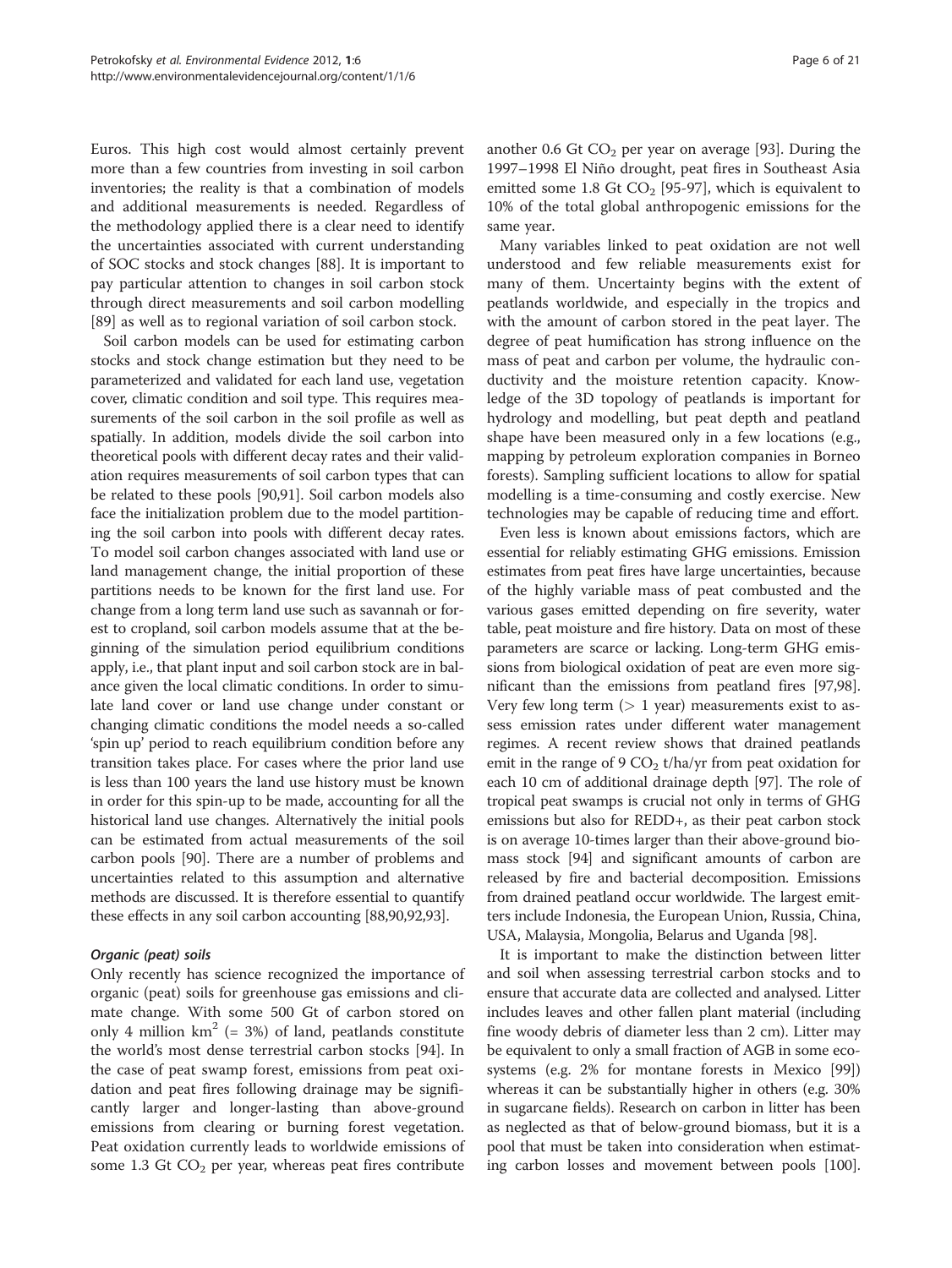This is important for the parameterization of soil carbon models. Some estimates of the litter pool in forests use quadrats to assess the litter mass per unit area at a given point in time [\[100\]](#page-20-0). However, this method may suffer from imprecision owing to the difficulty of distinguishing between litter and soil organic matter. Litterfall traps, which can monitor the input of litter falling over time, may be more accurate in distinguishing between pools. Many studies are available which address decomposition rates and the implications for carbon cycles [\[101,102](#page-20-0)].

#### Carbon stocks in agriculture and croplands

According to the Fourth Assessment Report from the Intergovernmental Panel on Climate Change (IPCC), agriculture, forestry and other land uses (AFOLU) account for approximately 30% of the total anthropogenic GHG emissions [[103](#page-20-0)]. Of these, agriculture accounts for about 60% of  $N_2O$  and 50% of CH<sub>4</sub> emissions, whereas deforestation and land use change are responsible for most of the  $CO<sub>2</sub>$ emissions [\[103\]](#page-20-0). It is recognized that the relationship between agricultural practices that affect  $CO<sub>2</sub>$ ,  $CH<sub>4</sub>$ , and  $N<sub>2</sub>O$  emissions can be especially complex in cropping and grazing systems. This systematic review, however, will focus on carbon measurements and make recommendations that future systematic reviews should look at assessment methods for other GHG emissions. Agriculture has the potential to mitigate between 5.5 and 6  $GtCO<sub>2</sub>e/yr$ [[103](#page-20-0)], which means that there will be a need to assess carbon accurately and reliably to comply with international monitoring requirements or trading schemes.

Smith et al. review current methods available for measuring components of the carbon budget in croplands, and examine some of the tools used for scaling the carbon budget of croplands from ecosystem to continental levels [[104](#page-20-0)]. They highlight the complex nature of the evidence that needs to be gathered at each site before a full carbon budget can be made. They also point at the "impossibility" of up-scaling results from sites to the continental level (Europe is the focus in their synthesis), even with an extensive network of sites, because of the lack of spatially explicit information on management and soil for agricultural systems. However, they point out the value of such sitespecific data for calibrating and validating ecosystem models for continental projections.

#### Using remote sensing to estimate carbon stocks

Interest in the possibility of using remove sensing to determine carbon stocks in terrestrial systems has been growing in recent years for example, [\[54,70](#page-19-0)[,105-108](#page-20-0)]. Remote sensing (space-borne or air-borne) usually provides continuous spatial information over landscape-size areas (size depends on sensor characteristics) in contrast to field inventory where information is generally limited to plots or small areas. Carbon stocks can be estimated

by applying carbon density values from ground data or national forest inventories across land cover/vegetation maps obtained by remotely-sensed data. Spatial vegetation information from optical satellite sensors can be related to ground-based measurements to estimate carbon stocks. Direct measurements of AGB are limited to small forest areas, because site-specific allometric equations cannot be generalized for a forest or region and space-borne instruments cannot measure tropical forest biomass directly. The use of space-borne radar backscatter data is becoming popular as a method for estimating woody biomass over large areas in the tropics because of its capability of penetrating through the forest canopy and all-weather acquisition.

Published studies very often use national forest inventory data to verify results of remote sensing estimates of carbon. Many claim to show strong correlation. However, limitations are reported in the literature, in particular the weak, or absent, relationship between radar backscatter and AGB associated with saturation, and errors in geo-location: for example, old Global Positioning System (GPS) instruments used in constructing inventories may introduce uncertainty in establishing the 'centre of plot' location, compass direction, etc. [[52](#page-19-0)].

There are a number of approaches to estimating AGB at larger spatial scales with remote sensing data by extrapolating those obtained from field plots. Such methods include multi-stage sampling, multiple regression analysis, non-parametric k-nearest neighbour technique (k-NN), neural networks, or indirect relationships between forest attributes, determined by remote sensing, and biomass. An increasing number of studies use fine resolution imagery such as QuickBird, a high-resolution commercial earth observation satellite, launched in 2001, aerial photographs or IKONOS, a commercial earth observation satellite, which launched in 1999 to collect publicly-available high-resolution imagery at 1 and 4-metre resolution, for modelling tree parameters or forest canopy structures, though these are not applied to large areas owing to cost and technical demand. Medium spatial resolution imagery such as Landsat has been widely in use since 1972. Where optical sensors have limitation, radio detection and ranging (radar) and light detection and ranging (LiDAR) data are being used.

Most studies on AGB estimates have not provided accuracy or precision assessments with respect to ground data [\[109\]](#page-20-0). Rosenqvist et al. undertook a qualitative review of remote sensing techniques for use under the Kyoto Protocol but did not provide an assessment of their operational status for use at national scales [[110](#page-20-0)]. For the UK and countries with similar reporting requirements, Patenaude et al. made quantitative assessments of the accuracy and comparative costs of optical, radar and LiDAR techniques for reporting deforestation through land-cover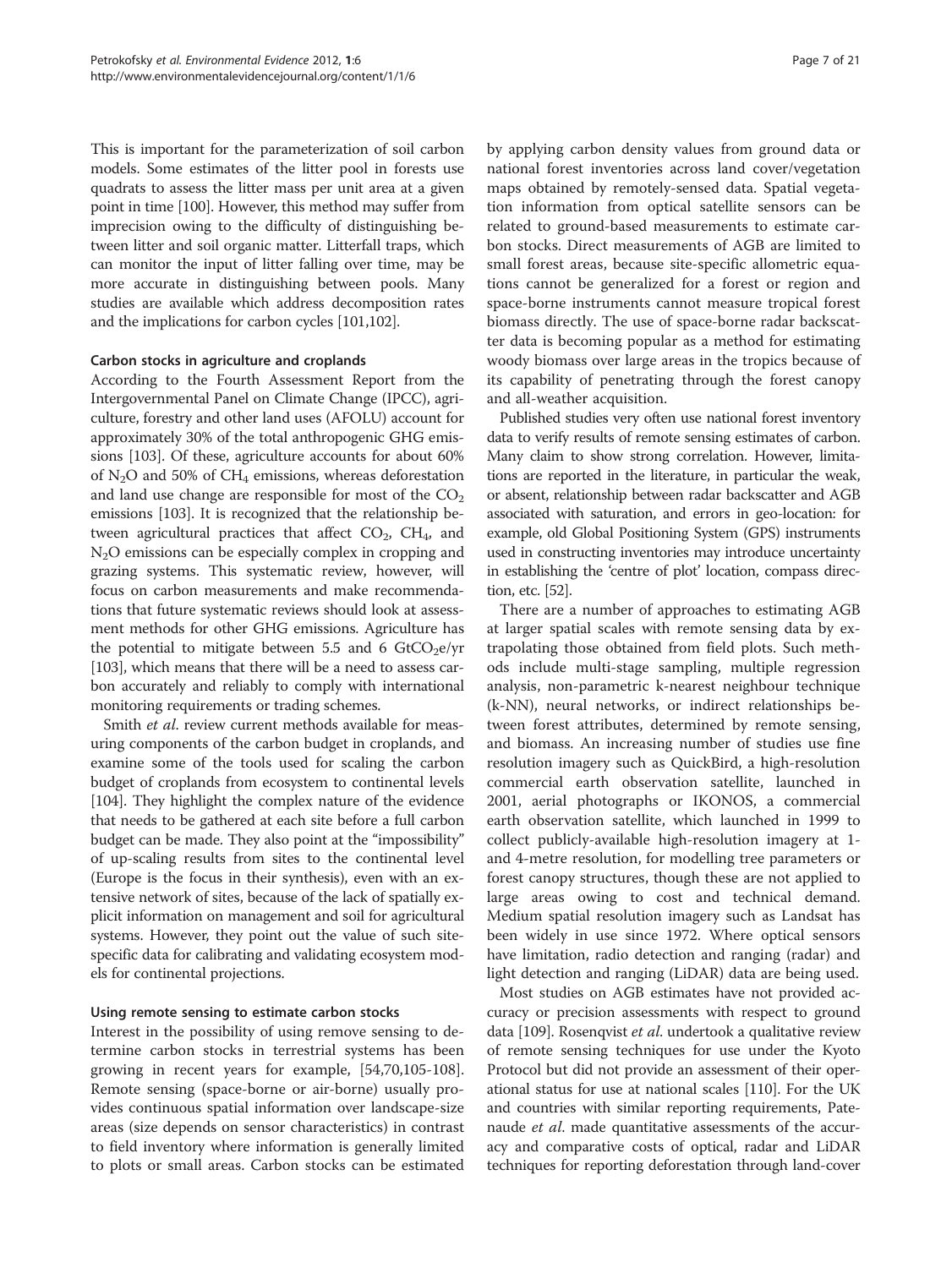classification analyses and quantification of forest aboveground carbon stocks [[111](#page-20-0)].

The accurate assessment of above-ground forest biomass and carbon stock over large areas requires a grid of ground sample plots (with very precise location or a nested sampling) together with a map of vegetation types and/or cover classes. Classification and mapping can be done either from ground sampling or on the basis of satellite imagery or aerial photography. More precise vegetation classification and a denser network of sample plots would give more precise estimates at higher costs.

## The need for a multi-disciplinary systematic review of terrestrial carbon

It is clear that a wide range of efforts have been and are being undertaken in public and corporate research to provide methods and data for carbon stock assessments in different pools. There is a huge body of knowledge collected over decades. There has been a proliferation of scientific and technical papers, but monitoring of forests is still 'insufficiently accurate or precise for an international protocol that would administer finances based on monitoring results of forest area or forest carbon storage' [\[112\]](#page-20-0), and there is no reason to suppose that the situation for other pools is any better. The adequacy of current or potential systems for reliably assessing carbon stocks at national, regional or local levels (under the REDD+ framework or elsewhere) has not been systematically evaluated, nor has the scientific underpinning of these approaches been properly examined. It has been argued that a REDD+ system must allow and account for variability in methodologies and accuracy. The latter is inevitable with such wide differences between countries and assessment methods, but flexibility must come with knowledge of the limits of confidence in these variable approaches if REDD+ is to be credible, transparent and fair.

There is clearly a need to critically review the accuracy and precision of various remote sensing techniques against ground observation and among methods, and their applicability in geographically varied regions.

## Question development

At an initial workshop held in FAO headquarters in March 2009, it was agreed that an international participatory initiative should be undertaken to scope the potential for using an evidence-based approach to validate the knowledge base on carbon monitoring. A project contact group of 50 people was chosen to represent a range of organizations with academic, policy, consultancy and/or training focus in different countries.

The contact group participated in iterative discussions (mostly by email and telephone) to develop a shared understanding of the problems which need to be addressed and to develop a series of possible review

questions. In addition to discussions the group shared knowledge, mainly published papers but also 'grey literature' (project reports and discussion documents), which contributed to an understanding of the potential scope of the review question. The review questions were further developed by two scoping groups (one meeting in person and the other via a teleconference) during the Bonn climate change meetings in June 2009.

Review authors met in November 2009 at a workshop in FAO, Rome for three days to frame the review questions precisely.

The broad review question and three sub-questions agreed after these extensive discussions were further clarified as follows:

Broad question:

"How do current methodologies compare in their ability to measure and assess terrestrial carbon stocks and changes in carbon stocks with accuracy and precision?"

Where accuracy is a relative measure of the exactness of an estimate against true values, precision is the inverse of uncertainty with a measurement or estimate (e.g., the standard error of the sample mean). The term "methodologies" includes methods (including direct measurements, sampling design, remote sensing and models) and systems that aggregate methods to measure and assess carbon stocks.

Sub-questions:

1. "How accurate and precise are methodologies used for the conversion of in situ measurements into carbon stock estimates at the plot or site level?"

The term *methodologies* includes direct measurements of variables in the field (in situ) and methods that convert them into carbon stock estimates at the site level. "Site" refers to sample or assessment plot. This question also looks at the geographical validity of methodologies developed at the site-level and examines the applicability of methodologies to different land use categories in different environments, ecosystems and countries.

2. "How accurate and precise are methodologies for generating carbon stock estimates for larger geographical areas (landscape level) from site-level data?"

The term "landscape level" encompasses the spatial scales from site to sub-national and national levels through forest inventories, stratification, other sampling schemes and modelling. This question also looks at sampling and stratification by remote sensing and examines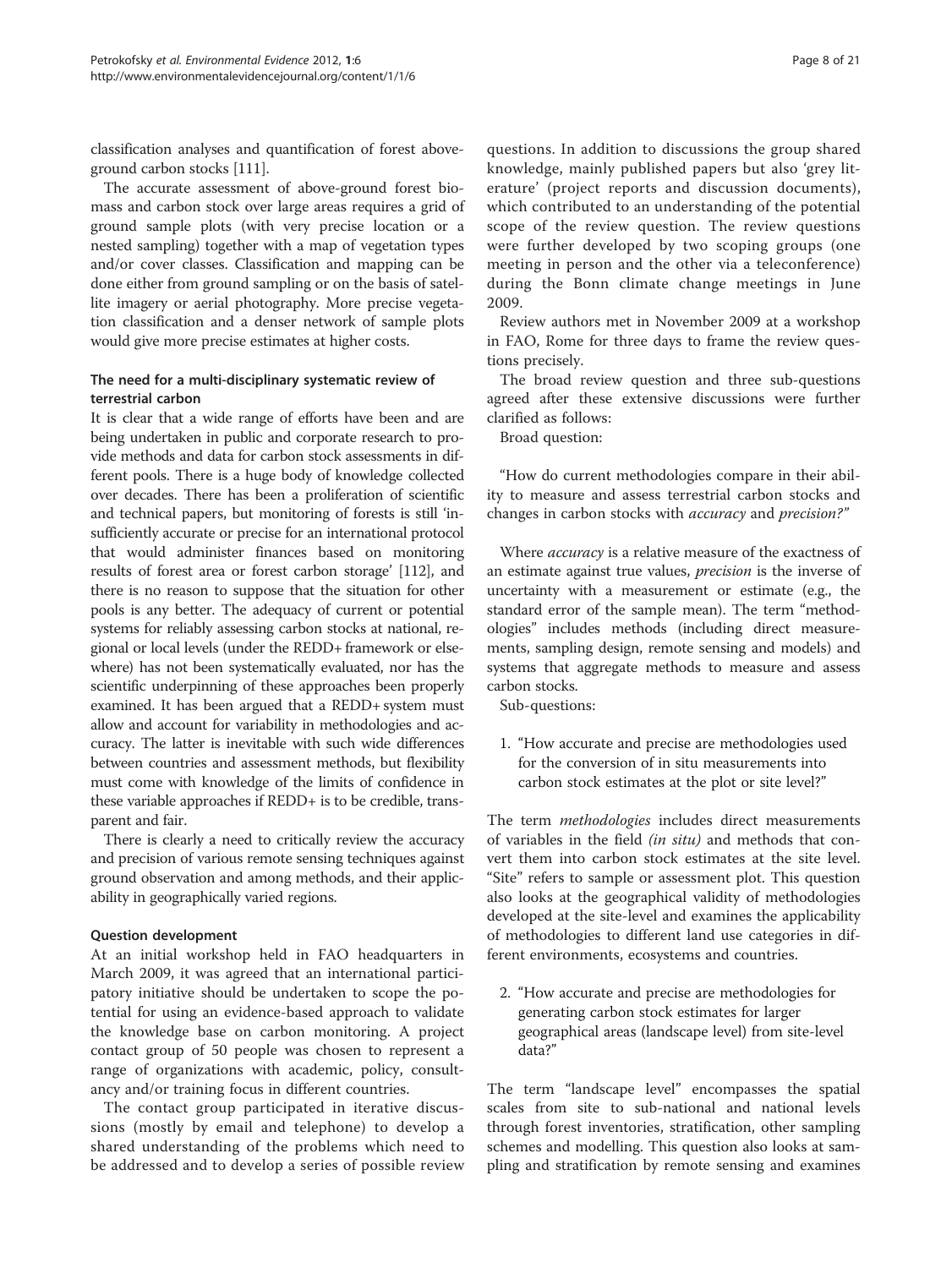methodologies which attempt to assess changes in soil carbon with land use conversion.

3. "How accurate and precise are direct remote sensing methodologies for estimating carbon stocks?"

This question includes carbon stock estimates from direct measurements of variables by remote sensing instruments, coupled with field measurements and methodologies to convert measurements into stock estimates. Ground-based measurements such as terrestrial LiDAR will be included, and field biomass components will be identified from the source material where this information is available.

The initial set of questions included the concept of repeatability, in addition to accuracy and precision. Repeatability is a measure of the practical aspects of using a given method to assess carbon, including cost, and human and/or technical capacity. At an early phase of the review during pilot literature searches, however, it became clear that the concept 'repeatability' was not easy to define in a way that would not introduce unnecessary bias into the review, and seriously reduce the number of papers available for analysis of the more immediately critical questions relating to accuracy and precision. The pragmatic decision was taken to remove this element of the review question (and sub-questions).

#### **Objectives**

The primary objective of this systematic review is to compile the evidence relating to the question:

How do current methodologies compare in their ability to measure and assess terrestrial carbon stocks and changes in carbon stocks with accuracy and precision?

The three secondary questions identified aim to focus the research and reporting of the review:

- 1. How accurate and precise are methodologies used for the conversion of in situ measurements into carbon stock estimates at the plot or site level?
- 2. How accurate and precise are methodologies for generating carbon stock estimates for larger geographical areas (landscape level) from site-level data?
- 3. How accurate and precise are direct remote sensing methodologies for estimating carbon stocks?

## Methods

## Search strategy and resources

## Databases and search strings

Searches using the terms listed above will be carried out in French, Spanish, and Portuguese, and for peat also – as far as possible - in German, Finnish, Swedish, Russian, Polish and Czech. Language experts familiar with the subject will be used to advise on the extent to which it will be practical to retrieve in documents in other languages. Documents in other languages that are indexed in the

three largest bibliographic databases (CAB Abstracts, Scopus and Web of Science) will be retrieved through their policy of translating titles into English and adding English abstracts and keywords. Table [1](#page-9-0) shows the databases that will be searched and the search strategies proposed for each one.

#### Study inclusion criteria

Studies will first be assessed for inclusion on the basis of title only, followed by assessment on the basis of abstract, and finally, full-text. Preliminary studies during the scoping phase have revealed the difficulty of assessing relevant studies on the basis of either title or abstract alone; studies will therefore be included unless there is clear information to justify exclusion.

Relevant studies must discuss all three elements:

- X [name of measuring/assessing method] (Appendix B)
- Y [what is measured] (Appendix C)
- Z [where the measurement is made (land-use type and carbon pool, not geographical entity].

The Z component includes: all land uses and types (forest, wood, woodland, woodlot, park land, terrestrial system, agricultural land, cropland, pasture, grazing land, savanna (woody and herbaceous), grassland, wetland, meadow, swamp, marsh, agroforestry, agroecosystem, bog, shrubs, trees, biomes, peatland, fen, and all other land) in the form of:

- Above-ground biomass
- Below-ground biomass
- Deadwood
- Litter
- Soil, including peat

#### **Comparators**

Studies must compare either one methodology of carbon stock/carbon stock change measurement or assessment over time or space or one methodology against another methodology (for example, [[113\]](#page-20-0)). It is possible there will be a prohibitively large number of single methodology papers. At the study quality assessment stage it will be determined whether it is feasible to include single methodology papers in the final review.

## Types of studies

Any primary study that compares methods of assessment or estimation or attempts to assess the effectiveness of the method against clear criteria will be included.

Studies reporting soil carbon model comparison with data will only be considered if the data are from an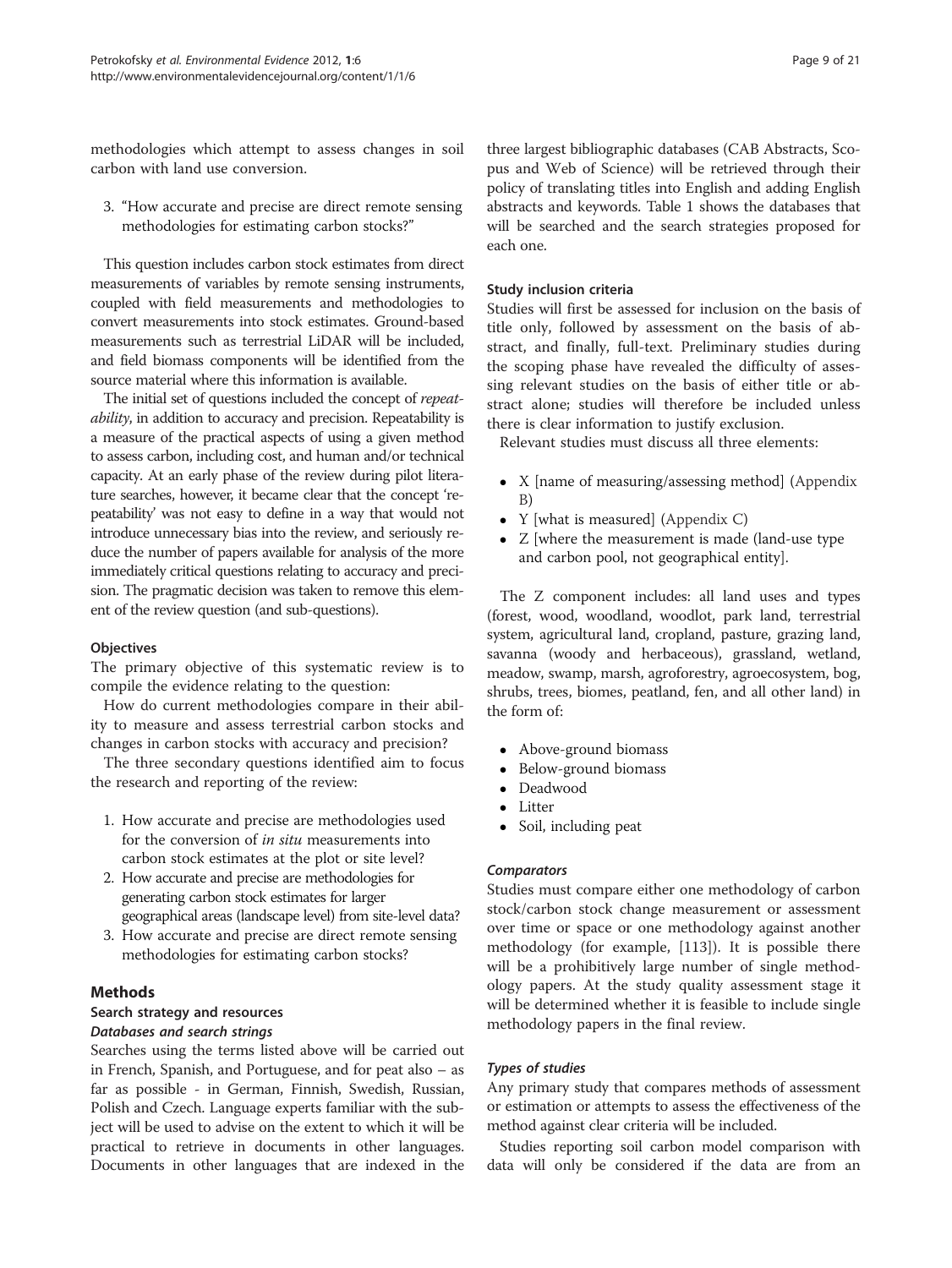## <span id="page-9-0"></span>Table 1 Databases searched and search strategy developed for each database

| rapic + Databases scarciica anu scarcii stratcyy ucveivpeu ivi cacii uatabase<br>Database/library name                                                                         | Search strategy                                                                                                                                                                                                                                                                                                                 |  |  |
|--------------------------------------------------------------------------------------------------------------------------------------------------------------------------------|---------------------------------------------------------------------------------------------------------------------------------------------------------------------------------------------------------------------------------------------------------------------------------------------------------------------------------|--|--|
|                                                                                                                                                                                |                                                                                                                                                                                                                                                                                                                                 |  |  |
| US Department of Agriculture Forest Service Treesearch http://www.<br>treesearch.fs.fed.us/                                                                                    | Google search for: carbon OR biomass OR decomposition OR respiration<br>OR "woody debris".                                                                                                                                                                                                                                      |  |  |
| Australian Government Department of Climate Change website http://<br>www.climate change.gov.au/index.html                                                                     | Full-text articles in the "Agriculture", "Biodiversity",<br>"Forestry","International","Land use" and "Science" sections to be uploaded<br>and hand-searched.                                                                                                                                                                   |  |  |
| EDIS (Electronic Data Information Source) http://edis.ifas.ufl.edu/                                                                                                            | Advanced search option for "any of the words": carbon orbiomass;<br>and"none of the words": monoxide, poultry, fish, drinking, gardener.                                                                                                                                                                                        |  |  |
| Forests in flux http://www.unep-wcmc.org/forest/flux/index.htm; http://<br>www.citeulike.org/user/ForestsInFlux                                                                | The full library of full-text articles will be uploaded to Endnote and<br>searched there.                                                                                                                                                                                                                                       |  |  |
| NRCAN Library Catalogue http://catalogue.nrcan.gc.ca                                                                                                                           | Keyword combinations of: "carbon store"; "carbon stock"; "carbon<br>pool";"carbon biomass"; "carbon sequestration"; "allometric"; "allometry";<br>"biomass estimation"; "biomass determination"; "woody debris".                                                                                                                |  |  |
| World Environment Library http://www.nzdl.org/fast-cgi-bin/library?<br>a=p&p=about&c=envl                                                                                      | Boolean searches using words in title: carbon, biomass, decomposition,<br>respiration, allometric, allometry, "woody debris".                                                                                                                                                                                                   |  |  |
| CGVIibrary http://vlibrary.cgiar.org                                                                                                                                           | Advanced search option for "Any word = (carbonOR biomass OR<br>decomposition OR respiration OR woody debris) And Any word =<br>(measure Or measurement Or method Or estimate Or calculation Or<br>equation Or inventory Or survey)"                                                                                             |  |  |
| UN-REDD Web Platform http://unfccc.int/methods_science/redd/items/<br>4531.php                                                                                                 | Search the title/abstract in advanced search using "carbon OR biomass".                                                                                                                                                                                                                                                         |  |  |
| FAO Online Catalogues http://www4.fao.org/faobib                                                                                                                               | Advanced search option in whole record for: measure, measurement,<br>method, estimate, estimation, calculation, calculate, assessment, survey,<br>inventory, technique, allometric, sequest, stock, store, flux, sink; and in the<br>title: carbon, biomass, decomposition, respiration, debris.                                |  |  |
| CIFOR Publications http://www.cifor.cgiar.org/Publications                                                                                                                     | Search the publications section in the advanced search option, 'subject<br>search', with the search string: "carbon OR biomass OR decomposition OR<br>respiration OR woody debris"                                                                                                                                              |  |  |
| ISRIC http://www.isric.org/                                                                                                                                                    | Access via the 'staff publications' section and upload full-text after hand-<br>searching                                                                                                                                                                                                                                       |  |  |
| UNEP Publications http://www.unep.org/publications                                                                                                                             | Search with single terms: carbon, biomass, debris, decomposition,<br>respiration, climate                                                                                                                                                                                                                                       |  |  |
| World Agroforestry Centre Publications http://www.worldagroforestry.org                                                                                                        | Search publication using single terms: carbon, biomass, woody debris,<br>decomposition, respiration                                                                                                                                                                                                                             |  |  |
| Columbia Earth Institute – International Research Institute for Climate and<br>Society -http://portal.iri.columbia.edu/portal/server.pt                                        | Upload full-text for assessment                                                                                                                                                                                                                                                                                                 |  |  |
| European Space Agency Earth Observation Projects Department -www.<br>esa.int                                                                                                   | Upload list of publications in the Monographs, Conference proceedings<br>and Reports and Memoranda accessed via the product databasein the<br>publications section.                                                                                                                                                             |  |  |
| Tropical Soil Biology and Fertility Institute of CIAT (TSBF-CIAT):<br>Conservation and Sustainable Management of _k;Below-_k;_Ground_k;<br>Biomass project http://www.bgbd.net | Upload full publications list                                                                                                                                                                                                                                                                                                   |  |  |
| Global Forest Resources Assessment (FRA) 2005 of FAO and its country<br>reports http://www.fao.org/forestry/fr                                                                 | Search (without the use of search keywords orsearch box) for the main<br>FRA 2005 report and all country reports in the FRA 2005 section of the<br>main website: http://www.fao.org/forestry/fra/fra2005/en/                                                                                                                    |  |  |
| National Forest Monitoring and Assessment(NFMA) of FAO and its<br>reports http://www.fao.org/forestry/nfms/en/                                                                 | Browse publications and Country via the Country Projects Pages, for those<br>countries withcompleted projects.                                                                                                                                                                                                                  |  |  |
| ISI Web of Knowledge (including Web of Knowledge with Conference<br>Proceedings, BIOSIS Previews http://apps.isiknowledge.com                                                  | See Appendix A                                                                                                                                                                                                                                                                                                                  |  |  |
| Scirus                                                                                                                                                                         | Search in the advanced search option for "All the words $=$ (carbon<br>method* measure*)" in the"complete document", and "Any word = (stock*<br>store* pool* flux* sink* balance* budget* sequest*)" in the "article title".<br>Subject areas restricted to agricultural and biological sciences and<br>environmental sciences. |  |  |
| Google Scholar                                                                                                                                                                 | Search in the advanced search option for "All the words $=$ (carbon<br>methodmeasure) And Any of the words = (stock store pool flux sink<br>balancebudget)". File type restricted to the subject areas: Biology, Life                                                                                                           |  |  |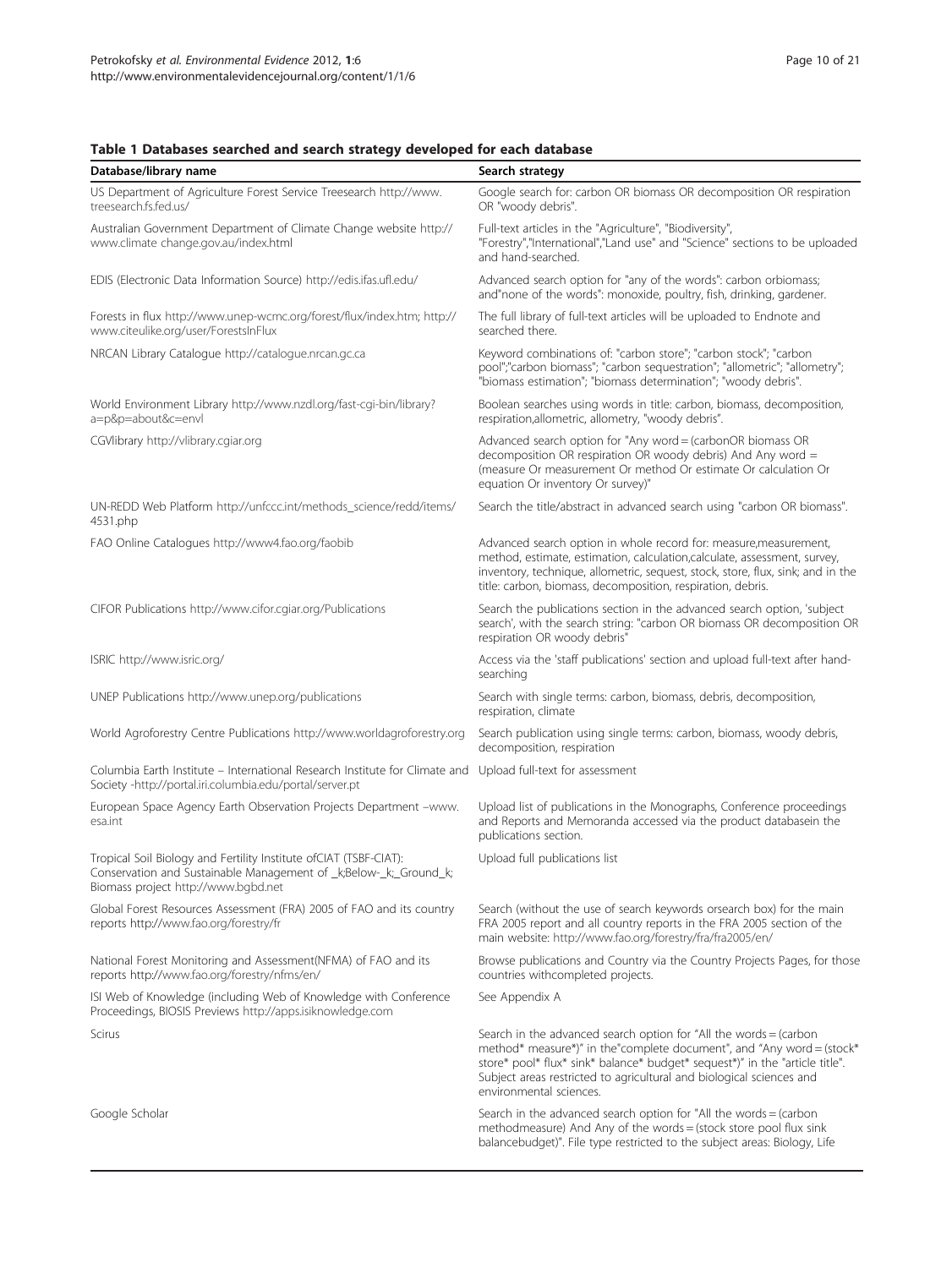|                                                                                        | Sciences, and Environmental Science; Engineering, Computer Science,<br>andMathematics; and Physics, Astronomy, and Planetary Science                                                                                                                                                                                                                                                                                                                                                                                                                                   |  |  |
|----------------------------------------------------------------------------------------|------------------------------------------------------------------------------------------------------------------------------------------------------------------------------------------------------------------------------------------------------------------------------------------------------------------------------------------------------------------------------------------------------------------------------------------------------------------------------------------------------------------------------------------------------------------------|--|--|
| Science Direct                                                                         | See Appendix A                                                                                                                                                                                                                                                                                                                                                                                                                                                                                                                                                         |  |  |
| Georef                                                                                 | FIND ("Title"/"Index Terms"/"Abstract"/"Author Affil"/"Source"/"Notes"/<br>"Publication Type"/"Record ID" ct (carbon flux*/carbon stock*/<br>carbonpool*/carbon stor*/carbon sink*/carbon sequest*/carbon biomass/<br>carbon source*/carbon balance*/carbon budget*) & (peat*/wetland*/<br>forest*/wood*/tree*/soil*/crop*/grass*/pasture*/meadow*/harvest*/<br>agricultur*/land/timber/terrestrial) & (method*/approach*/technique*/<br>model*/equation*/satellite*/remote sens*/estimat*/calculat*/assess*/<br>predict*/tool*/measure*/simulat*/monitor*/function*)) |  |  |
| Scopus                                                                                 | See Appendix A                                                                                                                                                                                                                                                                                                                                                                                                                                                                                                                                                         |  |  |
| Agricola                                                                               | See Appendix A                                                                                                                                                                                                                                                                                                                                                                                                                                                                                                                                                         |  |  |
| <b>CAB Abstracts</b>                                                                   | See Appendix A                                                                                                                                                                                                                                                                                                                                                                                                                                                                                                                                                         |  |  |
| ATROFI-UK; Archive of Tropical Forestry Inventory http://www.rdg.ac.uk/<br>ssc/atrofi/ | Search directly for articles documenting inventory methods.                                                                                                                                                                                                                                                                                                                                                                                                                                                                                                            |  |  |

#### Table 1 Databases searched and search strategy developed for each database (Continued)

independent source (different plot, site or region), which was not used to calibrate model parameters. This specifically excludes studies where data of one plot/site or region are split into validation and calibration. These measures have been adopted in order to reduce bias in the systematic review analysis.

## Between-reviewer bias

To reduce the effects of between-reviewer bias, two reviewers will apply the inclusion criteria for a random sample of 20% of the studies retrieved (up to a maximum of 200 studies) to assess repeatability of the selection criteria. Kappa analysis will be performed, with a rating of substantial (0.6 or above) being required to pass the assessment. Disagreement regarding inclusion or exclusion of studies will be resolved by consensus, or following assessment by a third reviewer. If the Kappa value is low, the reference list will be reassessed against adjusted inclusion and exclusion criteria. The same subset of references will be re-assessed by a second reviewer with Kappa analysis. Reviewers will then consider articles viewed at full-text for relevance, either excluding them from, or admitting them to, the review.

#### Reasons for heterogeneity

Sources of heterogeneity that will be documented for selected papers will include: differences in terrain/vegetation, spatial scale, temporal scale, technical and/or personnel limitations.

#### Study quality assessment

To assess the possible systematic errors or bias, each study will be assessed at full-text using a simple list of study characteristics that indicate the quality of the method as documented in the study. Time constraints will not permit us to contact individual authors for

studies that do not meet the quality standards, except in exceptional cases, such as studies that discuss aspects of method which are not documented, but which appear to have been carried out.

The hierarchy used will be a series of questions that were agreed after a preliminary examination of a subset of candidate included papers.

The basic questions are:

- 1. comparison or not
- 1.1 context of comparator
- 1.2 location
- 1.3 time
- 2. statistics
- 3. other influencing factors, noise

Table [2](#page-11-0) shows the full set of questions that will be used as the basis of assessing quality.

#### Data extraction and synthesis

#### Soil organic carbon

In studies investigating soil organic carbon (SOC) estimation, samples of soil are sub-divided and different analytical methods are applied to estimate sample SOC content. Dry combustion is considered the (referent) 'gold standard' method for point scale soil carbon estimates, with results reported as estimated mean %SOC or kgSOC per kg soil +/− error (the standard deviation or standard error of the estimates). All other methods for point scale estimates can therefore be reported as mean recovery rate relative to SOC estimated by dry combustion (i.e. SOC by given method/SOC by dry combustion) +/− error, and/or the coefficient of multiple determination (multiple R2) of the regression between %SOC estimated by dry combustion (independent variable) and %SOC estimated by the other method (dependent variable) +/− error. Dry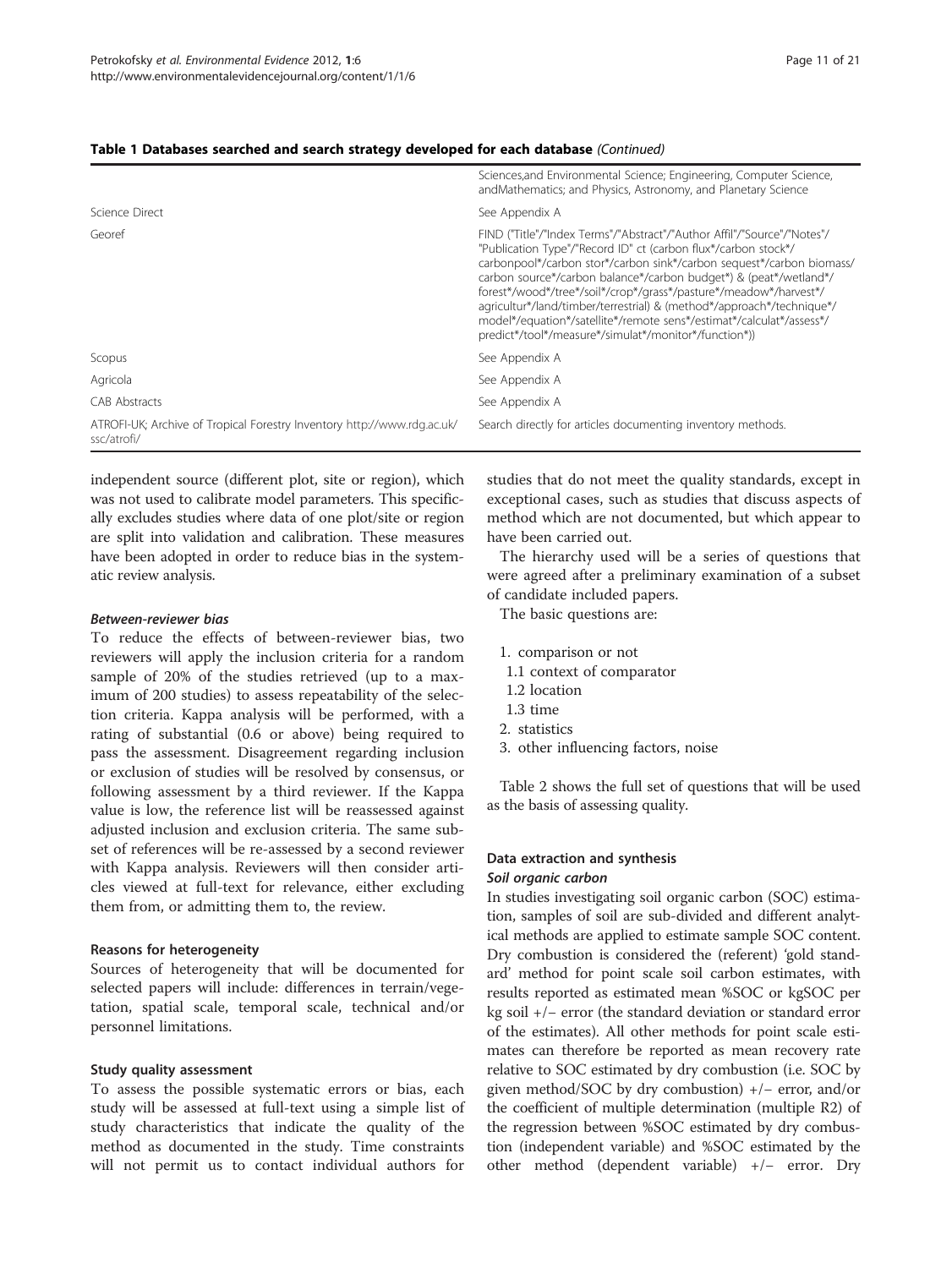#### <span id="page-11-0"></span>Table 2 Study quality criteria

| Question                                                     |                                                                                                                                                                                                                                                                  | <b>YES</b> |  | <b>NO UNSURE</b> |
|--------------------------------------------------------------|------------------------------------------------------------------------------------------------------------------------------------------------------------------------------------------------------------------------------------------------------------------|------------|--|------------------|
| 1                                                            | Does the study provide a comparison<br>ofperformance of alternative methods?<br>If YES, it is a comparative study. If NO,<br>it is a single method study.                                                                                                        |            |  |                  |
| FOR COMPARATIVE STUDIES ONLY                                 |                                                                                                                                                                                                                                                                  |            |  |                  |
| 1.1                                                          | Is the comparator method used<br>appropriate? (e.g., used in<br>context where it was originally<br>developed for use with regard<br>to spatial scale, land use, etc.) [the<br>question does not preclude use<br>of innovative methods applied<br>in a new fieldl |            |  |                  |
| 1.2                                                          | Were the alternative methods applied<br>to thesame location? (excluding<br>chronosequence studies for carbon<br>stock changes)                                                                                                                                   |            |  |                  |
| 1.3                                                          | Were the alternative methods applied<br>within a reasonable time frame?<br>(e.g., month, growing season)                                                                                                                                                         |            |  |                  |
| FOR ALL STUDIES                                              |                                                                                                                                                                                                                                                                  |            |  |                  |
| 2.                                                           | Are the accuracy and precision<br>statistics (e.g., means, variances)<br>of methods provided?                                                                                                                                                                    |            |  |                  |
| 3.                                                           | Does the study report on other<br>variables that may have influenced<br>the accuracy, precision, validity or<br>repeatability of the methods?                                                                                                                    |            |  |                  |
| FURTHER CRITERIA FOR STUDIES SCORING "YES" FOR QUESTIONS 1-3 |                                                                                                                                                                                                                                                                  |            |  |                  |
| 4.                                                           | Are the locations for measurements<br>clearly identified?                                                                                                                                                                                                        |            |  |                  |
| 5.                                                           | Are all data points included in<br>the analyses?                                                                                                                                                                                                                 |            |  |                  |

combustion methods have improved over time. Consequently, analyser type and the time passed since the sample was analysed will be incorporated into the analysis. Going from the point scale to plot or site reporting SOC for a certain volume of soil, such as a square meter, down to a certain depth of, e.g., 30 cm requires the estimation of the soil density - usually termed bulk density. This study will not consider evaluating accuracy and precision of methods for bulk density estimation even though there are considerable temporal and spatial uncertainties in SOC estimates related to bulk density estimation methods. If the method of bulk density estimation used to determine the SOC content is given in the paper its potential effect will be discussed in the light of the state of knowledge reported in the current literature. The same holds true for the estimation of stone content in soils, which is also not the subject of this analysis but which has an influence on SOC estimates [\[114-119](#page-20-0)].

Following the quality assessment the selected papers will be analysed to identify the scale the method was applied (point, plot and landscape) together with the methods compared to either the golden standard of dry combustion or any other method. In order to assess the comparability of the results reported, the information about the variable reported (e.g. SOC, TOC etc.), the time period covered, the country, region, biome, land use, soil type and if possible geographic coordinates will be extracted. Following this, the papers will be screened for the reported reference method (e.g. dry combustion) and the comparator together with the sample number as

#### Above ground biomass

ods and discuss potential limitations.

In studies on individual tree Above Ground Biomass (AGB), a number of different allometric models relating diameter at breast height (dbh), height, wood density and basal area to individual AGB are compared to empirical data using linear or non-linear regression techniques. Model fit is assessed using multiple and/or adjusted R2 (multiple R2 penalized by sample size and the number of variables in the model), with some estimate of the error between observed and predicted values also reported. Generally, more than one model is fitted to the data and reported on in each study. No one model is considered the (referent) gold standard to which others are compared.

well as any available information concerning precision like coefficient of determination, confidence intervals and standard deviation. Where possible the intercept and slope of a given linear regression model as well as recovery rates and error estimates such as root mean square error (RSME) etc. will be extracted in order to assess the precision of the methods. These extracted measures will then be used to rank the available meth-

Studies on tree level AGB estimation differ from those on SOC estimation methods in that the effectiveness of AGB estimation methods is evaluated using empirical data from the same individuals. Such methods are analogous to those employed in clinical trials that evaluate the effectiveness of diagnostic tests for medical conditions, in which (generally) the same set of patients is subjected to a number of different tests (including a gold standard). Analysing data from such studies using pairwise fixed- and random-/mixed-effect techniques, but MTC/NMA techniques are less well developed than those for RCTs, particularly with regard to incorporating data from multi-  $(>2)$  test trials. For each allometric equation comparison, data will be extracted on the country/region and forest type where the equation was developed, whether it was a single- or multi-species equation, sample size (number of trees in the destructive-sampling efforts used as a base for the model), variables included in the model (dbh, height, wood density, basal area) and their treatment (linear,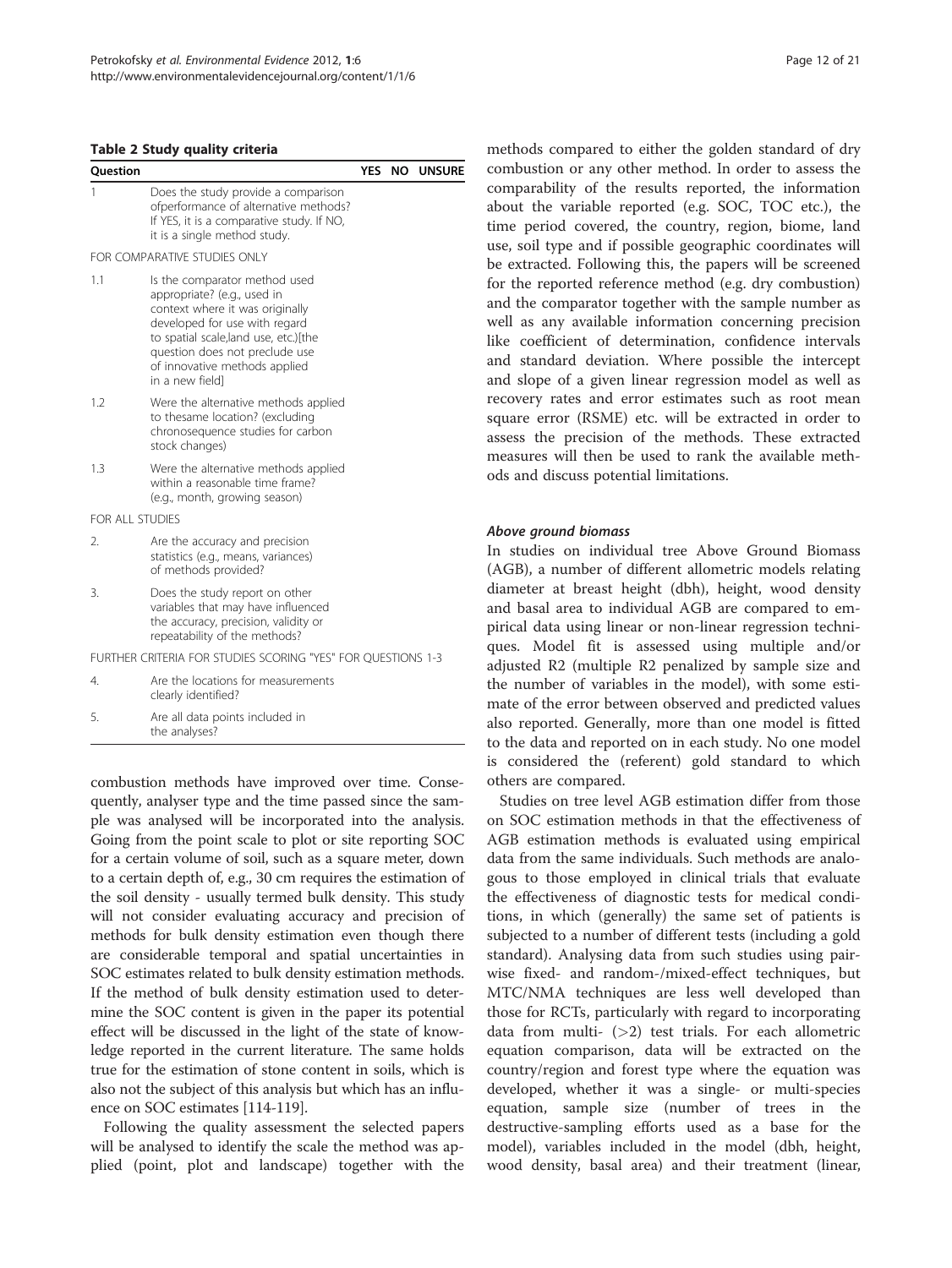exponential, log, ln) As some studies compare the fit of equations based on data from a given location to those from other studies, it will also be necessary to record whether the comparator-equation was derived from trees in the study location or elsewhere. A fully-developed method will be devised after analysis of included papers reveals the number of parameters in the studies that need to be taken into account to make meaningful comparisons between study results.

## Carbon flux measurements and process or statistical models

Long-term carbon flux estimation using Eddy covariance methods as well as chambers are quite often utilized to evaluate and develop ecosystem of SOC models mainly due to their high temporal resolution as well as integrative character on ecosystem level. These models can then be used to make predictions about carbon exchange between ecosystem and atmosphere driven by environmental variables other than the flux data. These model predictions are then compared to the flux data, with the most common measure of model accuracy reported being the multiple R2 of the regression between the predicted and observed values coupled in many cases with some estimate of the associated random and systematic errors.

In most of the studies, only one model is compared to the data, with no comparison of the fit of different models. No single model can be considered as the gold standard against which others are compared. The  $\mathbb{R}^2$  and error estimates are collected from studies applying models to forest and cropland ecosystem flux data. The review will only consider studies where models are applied to independent data excluding calibration sites. Based on the measures reported for accuracy and precision in the papers the models can be ranked in their performance under the assumption the flux data are the independent variable.

## Data extraction for lidar-biomass meta-analysis

Included studies of lidar studies of AGB estimation and multi-sensor fusion studies that include lidar will be analysed to assess lidar relative to other (radar, optical) sensors. That is, non-lidar regression statistics will only be included from studies that developed both lidar and non-lidar (including fusion) statistical models. Studies reporting only forest volume will not be included, owing to the wide range of possible conversions of volume-tobiomass or carbon density. A fully developed method will be devised after analysis of included papers reveals how studies that report carbon density values using assumptions or measurements converting biomass to carbon (e.g. carbon as 50% of AGB) can be used to convert field estimates and associated statistical model errors (RMSE) to biomass values.

#### **Endnotes**

[http://unfccc.int/2860.php](http://i http://unfccc.int/2860.php)

## Appendix

## A.1. Appendix A. Summary of search terms for major databases

Search strategies for large databases are detailed in this Appendix. For Web of Knowledge, Scopus, Science Direct, and CAB Abstracts, there are three sets of searches (general, forest, and peat) to capture all relevant subjects.

## A.1.1. Web of knowledge search

#### Search 1 (general)

Topic = ((carbon SAME (flux\* OR stock\* OR pool\* OR stor\* OR sink\* OR sequest\* OR source\* OR balance\* OR budget\* OR biomass))

AND

Topic = ((peat\* OR wetland\* OR forest\* OR wood\* OR tree\* OR soil\* OR crop\* OR grass\* OR pasture\* OR meadow\* OR harvest\* OR agricultur\* OR land OR timber OR terrestrial))

AND

Topic = ((method\* OR approach\* OR technique\* OR model\* OR equation\* OR satellite\* OR "remote sens\*" OR estimat\* OR calculat\* OR assessment OR predict\* OR tool\* OR measure\* OR simulat\*) SAME (compar\* OR contrast\* OR reassess\* OR re-assess\* OR evaluat\* OR review\* OR examin\* OR improve\* OR precision OR bias\* OR accura\* OR uncertainty OR error OR variance))

Refined by: General Categories = (SCIENCE & TECH-NOLOGY) AND [excluding] Subject Areas = (DEMOG-RAPHY OR IMMUNOLOGY OR GEOCHEMISTRY & GEOPHYSICS OR DENTISTRY, ORAL SURGERY & MEDICINE OR CARDIOVASCULAR SYSTEM & CARDIOLOGY OR IMAGING SCIENCE & PHOTO-GRAPHIC TECHNOLOGY OR CONSTRUCTION & BUILDING TECHNOLOGY OR MICROSCOPY OR OBSTETRICS & GYNECOLOGY OR INFECTIOUS DISEASES OR SPECTROSCOPY OR GERIATRICS & GERONTOLOGY OR ENTOMOLOGY OR PUBLIC ADMINISTRATION OR MEDICAL LABORATORY TECHNOLOGY OR SURGERY OR PSYCHIATRY OR SOCIAL ISSUES OR HEMATOLOGY OR UROLOGY & NEPHROLOGY OR NEUROSCIENCES & NEUR-OLOGY OR PUBLIC, ENVIRONMENTAL & OCCU-PATIONAL HEALTH OR GASTROENTEROLOGY & HEPATOLOGY OR DERMATOLOGY OR ENDO-CRINOLOGY & METABOLISM OR RHEUMATOL-OGY OR GOVERNMENT & LAW OR RESPIRATORY SYSTEM OR PARASITOLOGY OR BUSINESS & ECO-NOMICS OR COMPUTER SCIENCE OR OPHTHAL-MOLOGY OR HEALTH CARE SCIENCES & SERVICES OR VIROLOGY OR OCEANOGRAPHY OR ONCOLOGY OR OPTICS OR ANATOMY &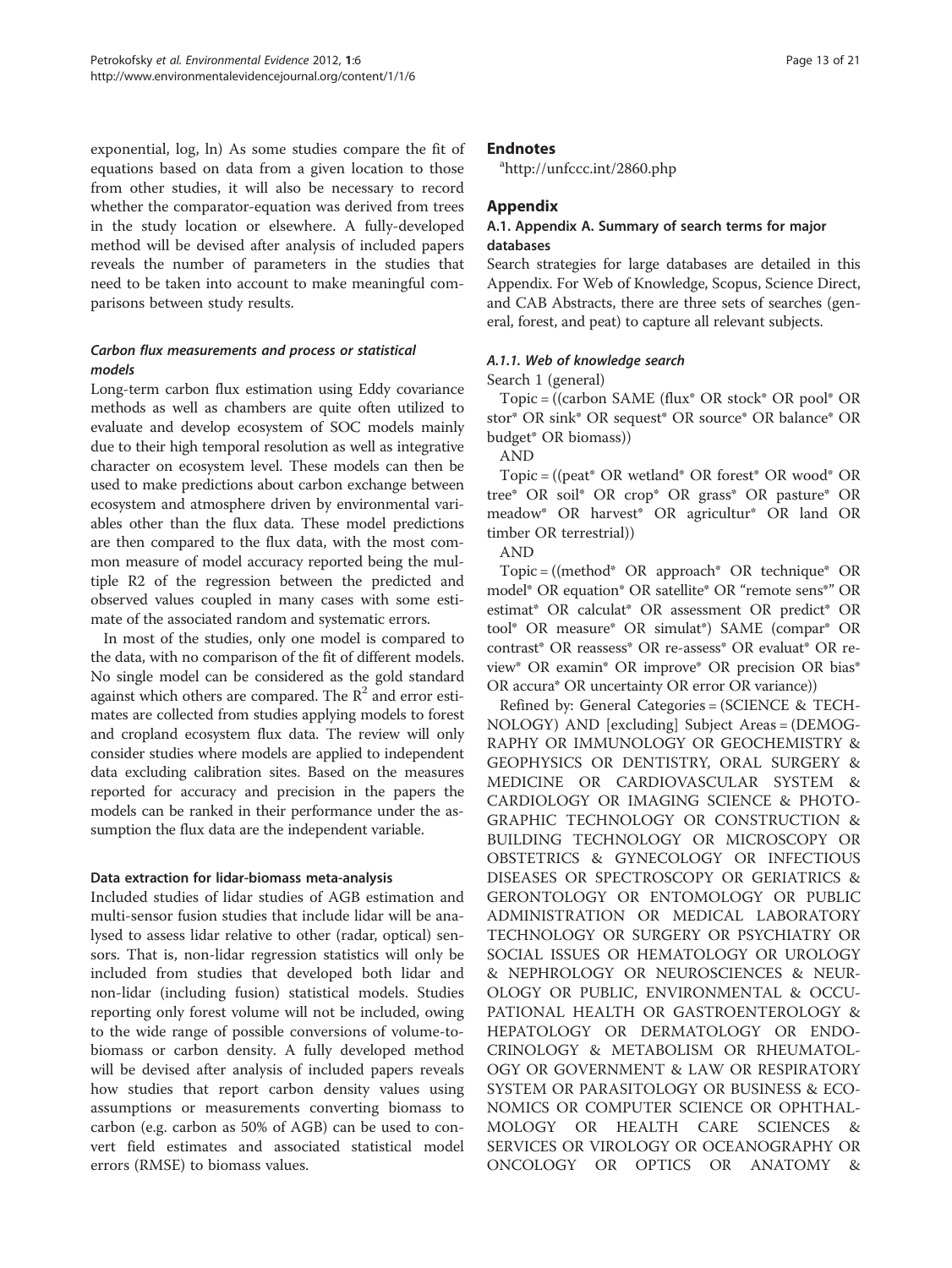MORPHOLOGY OR SOCIAL SCIENCES - OTHER TOPICS OR PHARMACOLOGY & PHARMACY OR RADIOLOGY, NUCLEAR MEDICINE & MEDICAL IMAGING OR ANTHROPOLOGY OR GENERAL & INTERNAL MEDICINE OR ARCHAEOLOGY OR ANESTHESIOLOGY OR NUTRITION & DIETETICS OR ORTHOPEDICS OR HISTORY OR PATHOLOGY OR VETERINARY SCIENCES OR SPORT SCIENCES OR TRANSPLANTATION OR FOOD SCIENCE & TECHNOLOGY OR SOCIOLOGY OR EDUCATION & EDUCATIONAL RESEARCH)

Search 2 (forest):

- Topic = ((dead\$wood OR litter\* OR "woody debris" OR volume OR density OR (height SAME tree\*) OR "diameter at breast height" OR "DBH" OR "basal area" OR "leaf area index") SAME (shoot\* OR tree\* OR leaf\* OR leaves OR soil\* OR wood\* OR timber\* OR lumber OR forest\* OR necromass))
- AND
- Topic = ((method\* OR approach\* OR technique\* OR model\* OR equat\* OR satellite\* OR "remote sens\*" OR estimat\* OR calculat\* OR predict\* OR quantif\*) SAME (compar\* OR contrast\* OR re-assess\* OR evaluat\* OR review\* OR bias\* OR accuracy OR precision))
- AND
- Topic =  $((plot^* OR allowed)$  OR stand\* OR inventor\*))
- Search 3 (peat):
- Topic = ((peat AND (depth OR thickness OR "bulk density" OR volume)))
- AND
- Topic = ((quantifi\* OR estimat\* OR measure\* OR determin\* OR assess\* OR calculat\*))
- AND
- $Topic = (((method * OR approach * OR technique *))$ OR model\* OR equation\* OR satellite\* OR "remote sens\*" OR estimat\* OR calculat\* OR predict\* OR tool\*) SAME (contrast\* OR reassess\* OR re-assess\* OR evaluat\* OR review\* OR examin\* OR differen\* OR improve\* OR develop\* OR uncertainty OR precision OR bias OR accura\*)))

## A.1.2. Scopus search

Search 1 (general):

- TITLE-ABS-KEY(
- ((carbon w/5 flux\*) OR (carbon w/5 stock\*) OR (carbon w/5 pool\*) OR (carbon w/5 stor\*) OR (carbon w/5 sink\*) OR (carbon w/5 sequest\*) OR (carbon w/15 biomass) OR (carbon w/5 source\*) OR (carbon w/5 balance\*) OR (carbon w/5 budget\*))
- AND
- (peat\* OR wetland\* OR forest\* OR wood\* OR tree\* OR soil\* OR crop\* OR grass\* OR pasture\* OR

meadow\* OR harvest\* OR agricultur\* OR land OR timber OR terrestrial)

- AND
- (method\* OR approach\* OR technique\* OR model\* OR equation\* OR satellite\* OR "remote sens\*" OR estimat\* OR calculat\* OR assess\* OR predict\* OR tool\* OR measure\* OR simulat\* OR monitor\* OR function\*) AND
- (compar\* OR contrast\* OR reassess\* OR re-assess\* OR evaluat\* OR review\* OR precis\* OR bias\* OR accura\* OR uncertain\* OR error\* OR variance)
- $\bullet$  AND
- SUBJAREA("AGRI" OR "EART"OR "BIOC" OR "ENVI" OR "MULT")

Search 2 (forest):

- TITLE-ABS-KEY(
- ("deadwood" OR "dead wood" OR litter\* OR "woody debris" OR volume OR density OR (height w/15 tree\*) OR "diameter at breast height" OR DBH OR "basal area" OR "leaf area index")
- AND
- (shoot\* OR tree\* OR leaf\* OR leaves OR soil\* OR wood\* OR timber\* OR lumber OR forest\* OR necromass)
- $\bullet$  AND
- (method\* OR approach\* OR technique\* OR model\* OR equation\* OR tool\* OR function\*)
- AND
- (compar\* OR contrast\* OR reassess\* OR re-assess\* OR evaluat\* OR review\* OR precis\* OR bias\* OR accura\* OR uncertain\* OR error\* OR variance\*)
- AND
- (plot\* OR allometr\* OR stand\* OR inventor\*)
- AND
- SUBJAREA("AGRI" OR "EART" OR "BIOC" OR "ENVI" OR "MULT")

Search 3 (peat):

- TITLE-ABS-KEY(
- ((peat w/15 depth) OR (peat w/15 thickness) OR (peat w/15 density) OR (peat w/15 volume))
- AND
- (method\* OR approach\* OR technique\* OR model\* OR equation\* OR satellite\* OR "remote sens\*" OR estimat\* OR calculat\* OR assess\* OR predict\* OR tool\* OR measure\* OR simulat\* OR monitor\* OR function\*)
- AND
- (compar\* OR contrast\* OR reassess\* OR re-assess\* OR evaluat\* OR review\* OR examin\* OR differen\* OR improve\* OR develop\* OR precis\* OR bias\* OR accura\* OR uncertain\* OR error\* OR varia\*)
- AND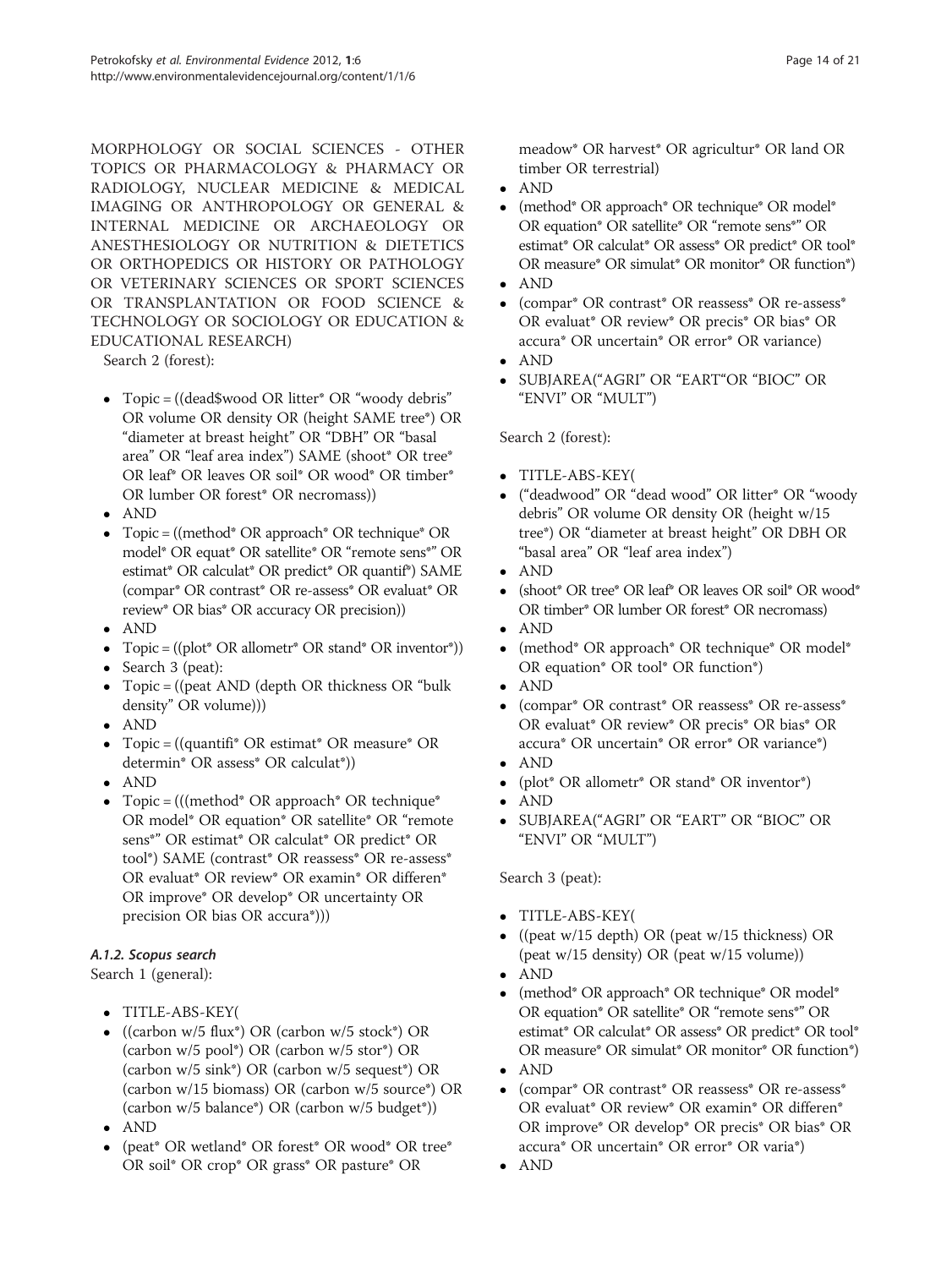## SUBJAREA("AGRI" OR"EART" OR"BIOC" OR"ENVI" OR "MULT")

## A.1.3. Science direct search

Search 1 (general):

tak(((carbon)AND(flux\* OR stock\* OR pool\* OR sink\* OR sequest\* OR source\* OR budget\* OR biomass))AND (peat\* OR wetland\* OR forest\* OR wood\* OR tree\* OR soil\* OR crop\* OR grass\* OR pasture\* OR meadow\* OR harvest\* OR agricultur\* OR land OR timber OR terrestrial) AND ((method\* OR approach\* OR technique\* OR model\* OR equation\* OR satellite\* OR "remote sens\*" OR estimat\* OR calculat\* OR assessment OR predict\* OR tool\* OR measure\* OR simulat\*) AND (compar\* OR contrast\* OR reassess\* OR re-assess\* OR evaluat\* OR review\* OR examin\* OR improve\* OR precision OR bias\* OR accura\* OR uncertainty OR error OR variance)))

Limited to subject areas:

- agricultural and biological sciences
- computer science
- earth and planetary sciences
- energy
- environmental sciences
- physics and astronomy

#### Search 2 (forest):

tak(((dead?wood OR litter\* OR "woody debris" OR volume OR density OR (height AND tree\*) OR"diameter at breast height" OR "DBH" OR "basal area" OR "leaf area index")) AND (shoot\* OR tree\* OR leaf\* OR leaves OR soil\* OR wood\* OR timber\* OR lumber OR forest\* OR necromass) AND ((method\* OR approach\* OR technique\* OR model\* OR equat\* OR satellite\* OR "remote sens\*" OR estimat\* OR calculat\* OR predict\* OR quantif\*) AND (compar\* OR contrast\* OR re-assess\* OR evaluat\* OR review\* OR bias\* OR accuracy OR precision)) AND (plot\* OR allometr\* OR stand\* OR inventor\*))

Limited to subject areas:

- agricultural and biological sciences
- computer science
- earth and planetary sciences
- energy
- environmental sciences
- physics and astronomy

#### Search 3 (peat):

• tak(((peat AND (depth OR thickness OR "bulk density" OR volume)) AND (quantifi\* OR estimat\* OR measure\* OR determin\* OR assess\* OR calculat\*) AND ((method\* OR approach\* OR technique\* OR model\* OR equation\* OR satellite\*

OR "remote sens\*" OR estimat\* OR calculat\* OR predict\* OR tool\*) AND (contrast\* OR reassess\* OR re-assess\* OR evaluat\* OR review\* OR examin\* OR differen\* OR improve\* OR develop\* OR uncertainty OR precision OR bias OR accura\*)))

- Limited to subject areas:<br>• agricultural and biologica
- agricultural and biological sciences<br>• computer science
- computer science
- earth and planetary sciences<br>• energy
- energy
- environmental sciences
- physics and astronomy

#### A.1.4. Agricola search

Keyword searchSearch = (carbon)[in Abstract]AND(peat wetland forest wood tree soil crop grass pasture meadow harvest agricultur land timber terrestrial)[in Abstract] AND(method approach technique model equation tool function)[in Abstract]AND(compare contrast reassess evaluate review precision bias accurate accuracy uncertain uncertainty error variance)[in Abstract]674 entries

Advanced searchSearch Request: Command = carbon AND(flux OR stock OR pool OR storage OR sink OR sequestration OR biomass OR source OR balance OR budget)AND(method OR approach OR technique OR model OR equation OR satellite OR "remote sensing"OR estimate OR calculate OR assess OR predict OR tool OR measure OR simulate OR monitor OR function)

#### A.1.5. CAB abstracts search

Search 1 (general):

- (Carbon sequestration or net ecosystem carbon balance or net ecosystem production or net primary production or net ecosystem exchange or carbon pathways or Carbon assimilation or Carbon cycle). de.
- $\bullet$  OR
- (("root zone flux" OR stocks OR biomass or biomass production).de.) AND (carbon.de.)
- $\bullet$  OR
- ((carbon adj6 flux\$) or (carbon adj6 stock\$) or (carbon adj6 pool\$) or (carbon adj6 stor\$) or (carbon adj6 sink\$) or (carbon adj6 sequest\$) or (carbon adj16 biomass) or (carbon adj6 source\$) or (carbon adj6 balance\$) or (carbon adj6 budget\$)).ab,ti
- AND
- (peat\$ or wetland\$ or forest\$ agroforest\$ or bog\$ or wood\$ or tree\$ or soil\$ or crop\$ or grass\$ or pasture\$ or meadow\$ or harvest\$ or agricultur\$ or land or timber or terrestrial).ti,ab,de.
- AND
- (method\$ or approach\$ or technique\$ or model\$ or equation\$ or satellite\$ or "remote sens\$" or estimat\$ or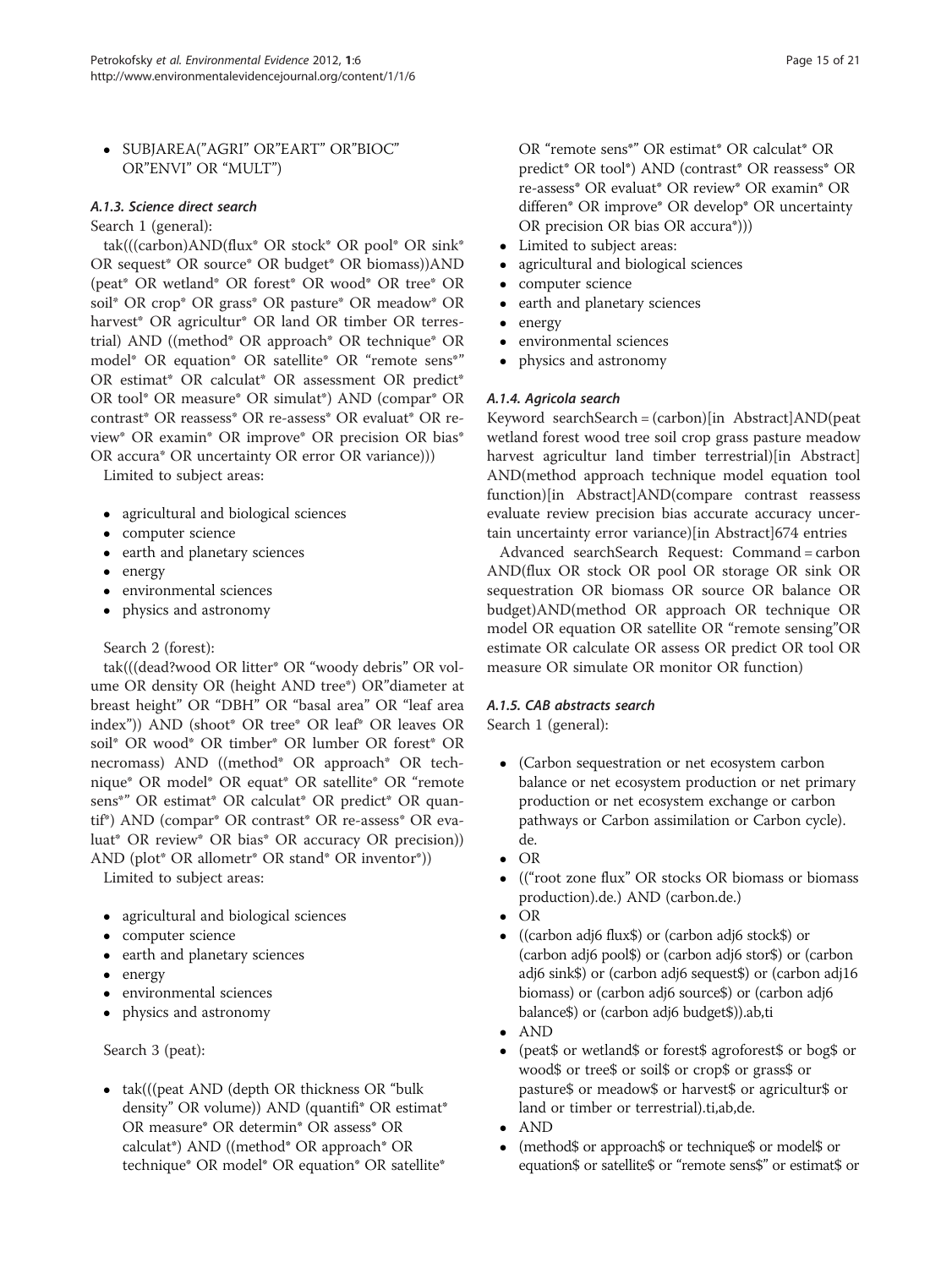calculat\$ or assess\$ or predict\$ or tool\$ or measure\$ or simulat\$ or monitor\$ or function\$).ti,ab,de.

 $\bullet$  AND

 (compar\$ or contrast\$ or reassess\$ or re-assess\$ or evaluat\$ or review\$ or precis\$ or bias\$ or accura\$ or uncertain\$ or error\$ or variance).ti,ab,de.

- Search 2 (forest):
- (("branchwood" or "coarse woody debris" or "dead wood" or "dead trees" or "slash").de.
- $\bullet$  OR
- ((volume or density or height) and tree\$).de.
- $\bullet$  OR
- ((volume adj6 tree\$) or (height\$ adj6 tree\$) or (densit\$\$ adj6 tree\$)).ab,ti.
- $\bullet$  OR
- (deadwood or "dead wood" or litter\$ or "woody debris" or "diameter at breast height" or DBH or "basal area" or "leaf area index").ti,ab.)
- AND
- (method\$ or approach\$ or technique\$ or model\$ or equation\$ or estimat\$ or calculat\$ or assess\$ or predict\$ or tool\$ or measure\$ or simulat\$ or monitor\$ or function\$).de,ti,ab.
- AND
- (compar\$ or contrast\$ or reassess\$ or re-assess\$ or evaluat\$ or review\$ or precis\$ or bias\$ or accura\$ or uncertain\$ or error\$ or variance).de,ti,ab.
- AND
- (plot\$ or allometr\$ or stand or stands or inventor\$). de,ti,ab.

## Search 3 (peat):

(((peat adj16 depth) or (peat adj16 thickness) or (peat adj16 density) or (peat adj16 volume)) and (method\$ or approach\$ or technique\$ or model\$ or equation\$ or satellite\$ or "remote sens\$" or estimat\$ or calculat\$ or assess\$ or predict\$ or tool\$ or measure\$ or simulat\$ or monitor\$ or function\$) and (compar\$ or contrast\$ or reassess\$ or re-assess\$ or evaluat\$ or review\$ or examin\$ or different\$ or improve\$ or develop\$ or precis\$ or bias \$ or accura\$ or uncertain\$ or error\$ or varia\$)).mp.

## Appendix B. List of methods to assess carbon stocks/changes (across all 3 sub-questions) B.1. Broad methods

Remote sensing, modelling, survey, inventories, conversion, field sampling, measurements

## B.2. All approaches within these broad methods B.2.1. Remote sensing

- aerial photography
- infrared imagery
- microwave radiation
- Lidar (light detection and ranging)
- optical
- Radar (radio detection and ranging)<br>• spaceborne laser scanning
- spaceborne laser scanning<br>• airborne laser scanning. A
- airborne laser scanning, ALS<br>• airborne manning
- airborne mapping<br>• GLAS
- GLAS
- satellite imagery
- earth observations
- satellite laser altimetry<br>• SRTM
- $\bullet$  SRTM
- decision tree approach
- regression tree model
- Laser Scanner (terrestrial, ground-based)
- full waveform
- neural networks
- support vector machines<br>• hyperspectral
- hyperspectral

## B.2.2. Modelling

- digital canopy height model, DCHM
- eddy correlation
- footprint modelling<br>• soil organic matter
- soil organic matter models,<br>• GIS
- $\bullet$  GIS<br> $\bullet$  Un-
- Up-scaling
- gap filling strategies<br>• surface energy exchange
- surface energy exchange models
- process based simulations
- grassland ecosystem model
- ecosystem flux techniques<br>• ecosystem demography me
- ecosystem demography model (height structured ecosystem model)
- RothC (a soil carbon model)
- Yasso
- CENTURY
- DNDC
- Q model
- CANDY model
- CERES model
- Crop growth model<br>• Crop vield model
- Crop yield model
- DGVM, digital global vegetation models
- pedotransfer model
- pedotransfer function
- process based model
- pipe model theory
- peat growth model
- peat accumulation model
- peat decomposition model
- Monte Carlo
- Bayesian
- Probability distribution function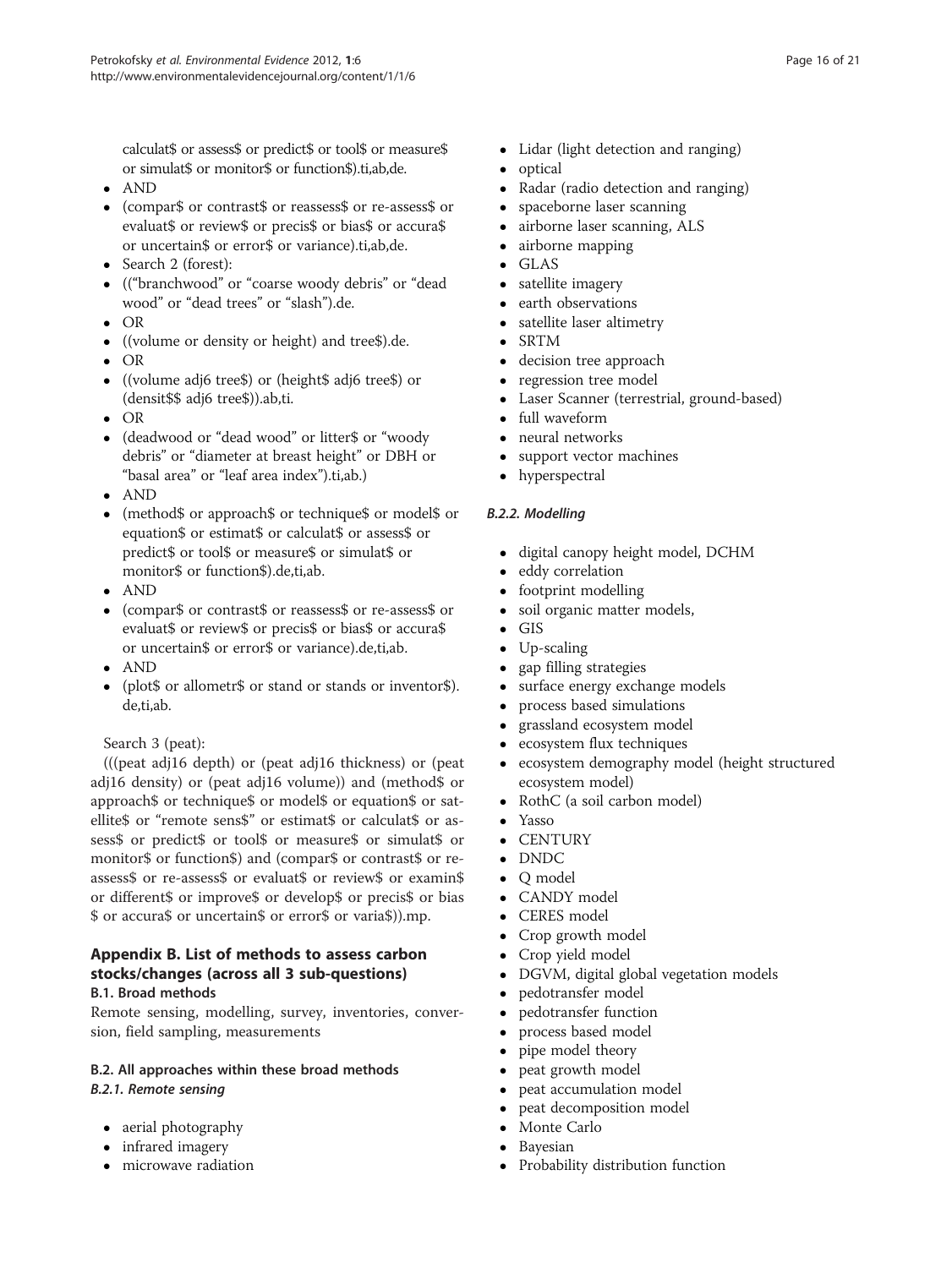## B.2.3. Survey

- random forest
- survey
- inventory
- stock
- sampling
- statistical design and analysis
- transect
- $\bullet$  strip
- line
- cluster
- point
- plot size
- plot shape
- plotless

## B.2.4. Inventories

biomass classification approach inventory plots

## B.2.5. Conversion

- biomass expansion factors, BEF
- biomass equations
- biomass assessment
- biomass functions
- continuous biomass expansion factor method, CBM
- allometric equations
- allometric relationship
- allometric regression equations
- biometric equations (function)
- biometric approach
- conversion factor
- mean biomass density method, MBM
- mean ratio method, MRM
- LORCA or LARCA (LOng term Rate of Carbon Accumulation)
- ARCA (Actual Rate of Carbon Accumulation)
- RERCA (REcent Rate of Carbon Accumulation)
- Biomass conversion against volume

## B.2.6. Field sampling

- line intersect sampling (method) of CWD
- vertical intercept sampling
- prism sweeps
- diameter relascope sampling of CWD, DRS
- fixed area sampling (plots) of CWD
- point relascope sampling of CWD
- soil sampling
- soil organic carbon sampling
- soil organic matter sampling

## B.2.7. Measurements

- FLUXNET
- tower eddy flux network
- AIR-based estimation
- flask-based estimation
- bulk density correction
- network theories
- flux chamber techniques
- carbon accounting
- closed dynamic chambers<br>• gas analyzers
- gas analyzers
- dendrometers
- litterfall traps
- Litterbags
- Litter traps
- microcosm experiment
- mesocosm experiment
- Marcocosm experiment
- FACE free air carbon enrichment
- SOMNET
- soil cores

## Appendix C. List of types of outcome measures that relevant papers should contain

- All types outcome measures
- biomass
- biomass saturation values<br>• biomass density
- biomass density
- biomass stock
- biomass accumulation
- biomass turnover rates
- biomass increment
- carbon
- carbon density
- carbon credits
- carbon source
- carbon sink
- carbon sequestration
- carbon balance
- carbon stock
- carbon flux  $-$  if it is in remote sensing papers, not relevant
- carbon surface flux
- carbon cycling  $-$  if it is in remote sensing papers, not relevant
- carbon emission
- carbon storage
- carbon accumulation
- carbon estimate
- carbon monitoring
- carbon pool
- carbon uptake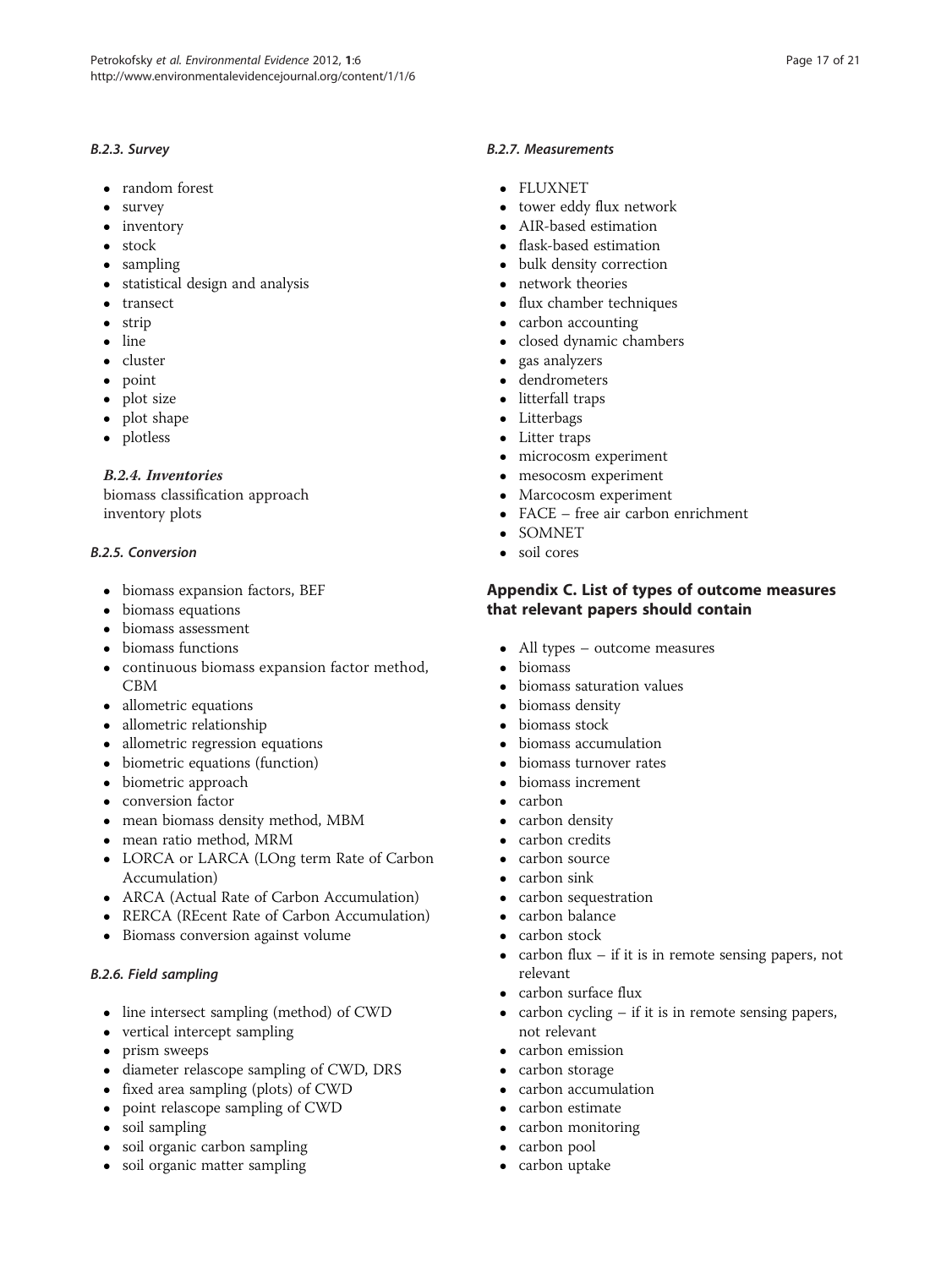- carbon stock change
- C pool
- $\bullet$  C stock
- net primary production, NPP
- gross primary production, GPP
- emission factors
- net ecosystem production, NEP
- net ecosystem exchange, NEE
- gross ecosystem production
- net biome production, NBP
- terrestrial organic carbon
- implied emission factor
- volume as surrogate for biomass
- Soil outcome measures
- soil carbon
- soil carbon transit times and age distribution
- peat depth
- peat thickness
- peat bulk density
- peat volume
- CO2 exchange
- CO2 efflux
- soil organic matter, SOM
- soil organic carbon
- CH4 efflux
- DOC (dissolved organic carbon)
- DIC (dissolved inorganic carbon [includes dissolved CO2])
- POC (particulate organic carbon)
- labile carbon
- recalcitrant carbon
- protected carbon
- bomb carbon
- carbon age
- soil organic carbon, SOC
- Humic
- recalcitrant
- labile
- soil profile
- Soil measures of processes
- litter input
- decomposition
- heterotrophic respiration
- Microbial activity
- Decomposition rate
- Q10 temperature sensitivity
- soil autotrophic respiration
- soil heterotrophic respiration
- DOC/DIC/POC loss
- wetting
- Forest outcome measures
- forest cover, canopy area [not an inclusion keyword for forestry subgroup but it is one for remote sensing subgroup]
- stem volume [an inclusion keyword for remote] sensing subgroup as it is a proxy for carbon but not used as an inclusion keyword for forestry subgroup]
- stem density<br>• stem biomas
- stem biomass<br>• root [not an ii
- root [not an inclusion keyword for forestry subgroup but it is one for remote sensing subgroup]
- root biomass (density)
- root:shoot ratios  $(R/S)$ <br>• total forest plant mass
- total forest plant mass
- wood density<br>• wood specific
- wood specific gravity
- Deadwood and Litter outcome measures<br>• coarse woody debris, CWD
- coarse woody debris, CWD
- down and dead woody (DDW) materials<br>• transect length
- transect length<br>• litterfall
- $\bullet$  litterfall<br> $\bullet$  dead org
- dead organic matter (DOM)<br>• Deadwood and Litter mea
- Deadwood and Litter measures of processes<br>• litter decomposition
- litter decomposition<br>• litter input
- litter input<br>• litterfall/litt
- litterfall/litter fall<br>• respiration
- 
- respiration<br>• decomposi
- decomposition<br>• Crop and grass • Crop and grassland – outcome measures<br>• vield
- yield<br>• <sup>orain</sup>
- grain
- $\bullet$  straw
- residue
- stubble<br>• litter
- litter
- tuber
- root
- cut
- silage<br>• fodde
- fodder
- seeds
- forage
- foliage
- leaf
- manure
- slurry
- grass
- Crop and grassland measures of processes
- biomass decay rates
- senescence rate
- crop growth rate
- aboveground autotrophic respiration rate

administered by FAO, the employer of two review authors. Amongst its objectives, the UN-REDD Global Programme develops "common approaches,

- ecosystem respiration rate
- rate of photosynthesis

#### Competing interests The review is funded in large part by the UN-REDD Programme,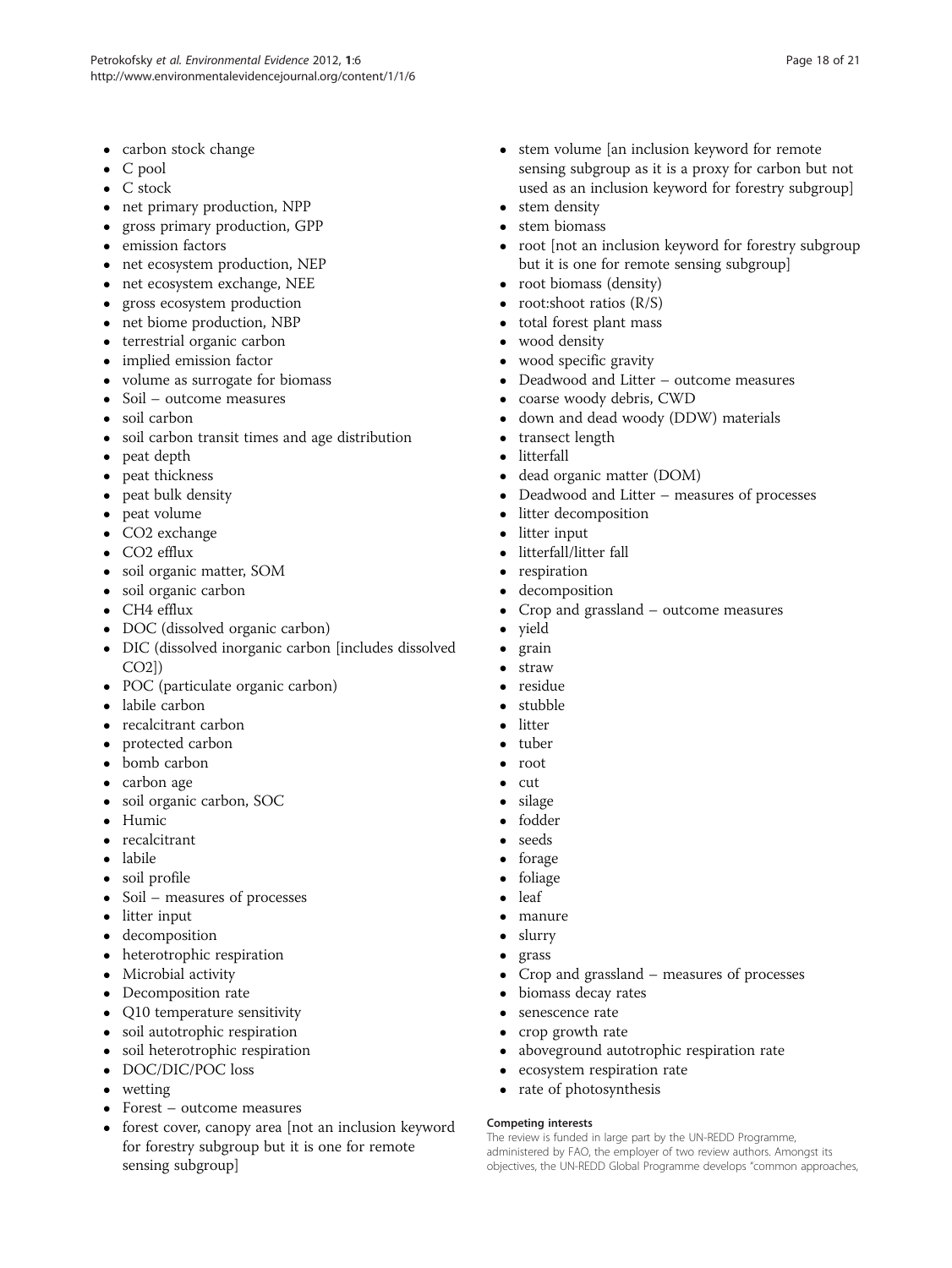<span id="page-18-0"></span>analyses, methodologies, tools, data and guidelines that facilitate REDD + readiness work". No pressure will be exerted on any authors to endorse or reject any REDD methodologies during the course of the review. Periodic progress reports will be made in relevant UN-REDD meetings, but while feedback will be welcomed, these will not exert any influence or direct the academic process of the review.

#### Acknowledgements

The following people are acknowledged as contributors to this Protocol from its earliest drafts: Ralph Ashton, Alessandro Baccini, Lisette Buyung-Ali, Barney Dickson, Holly Gibbs, Terje Gobakken, Claudia Hiepe, Matt Hansen, Martin Herold, Ole Hofstad, Christoph Klein, Werner Kurz, Danae Maniatis, Danilo Mollicone, Christine Negra, Florian Siegert, Stephen Twomlow, and Jerry Vanclay. We also acknowledge Jamie Moore and Scott Zolkos who contributed to method development for data extraction and analysis, Tomas Thuresson and John Palmer who reviewed parts of the Protocol, and the anonymous reviewers who gave valuable feedback.

#### Author details

<sup>1</sup>Department of Plant Sciences, University of Oxford, South Parks Road, Oxford OX13RB, UK. <sup>2</sup> Food and Agriculture Organization of the United Nations (FAO), Climate, Energy and Tenure Division (NRC), Viale delle Terme di Caracalla, 00153, Rome, Italy. <sup>3</sup>EC Joint Research Centre, Forest Resources and Climate Unit, TP 440, I-21027 Ispra (VA), Italy. <sup>4</sup>Woods Hole Research Center, 149 Woods Hole Road, Falmouth, MA 02540-1644, USA. <sup>5</sup>Institute of Botany and Landscape Ecology, University Greifswald, Grimmer Strasse 88, 17487, Greifswald, Germany. <sup>6</sup> Food and Agriculture Organization of the United Nations (FAO), Climate, Energy and Tenure Division (NRC), Viale delle Terme di Caracalla, 00153, Rome, Italy. <sup>7</sup> Finnish Forest Research Institute, PL 18, FI-01301, Vantaa, Finland. <sup>8</sup>Center for International Forestry Research (CIFOR), CIP, Apartado 1558Lima 12, Peru. <sup>9</sup>Centre for Evidence-Based Conservation, School of Environment, Natural Resources and Geography, University of Bangor, Deiniol Road, Bangor LL57 2UW, UK. <sup>10</sup>Helmholtz Centre Potsdam, GFZ German Research Centre for Geosciences, Section 5.4, Hydrology, Telegrafenberg, C4 1.14, D-14473, Potsdam, Germany.

#### Authors' contributions

GP devised the systematic review project in collaboration with PH, and facilitated the two Workshops at which the review questions were developed. She drafted the background section and, together with HK, coordinated authors' input for each section. SG wrote the sections on remote sensing and will lead the full review. FA co-wrote the section on remote sensing. PH devised the project, collaborated on question development and provided input to the manuscript generally. HJ wrote the section on soil and peatlands. HK wrote the sections on literature searching and the Appendices, and coordinated authors' inputs for each section. AL wrote the section on gas exchange and biomass assessment in forest contributed to the section on biomass assessment in forest generally. MM wrote the section on deadwood and fire in forest, and contributed to the section on biomass assessment in forest generally. AP provided guidance on standards for systematic review and protocol development and contributed to the manuscript as a whole. MW wrote the section on carbon assessment in soil and agricultural land. All authors read and approved the final manuscript.

#### Received: 30 January 2012 Accepted: 17 March 2012 Published: 21 June 2012

#### References

- Van der Werf GR, Morton DC, Defries RS, Olivier JGJ, Kasibhatla PS, Jackson RB, Collatz GJ, Randerson JT: CO2 emissions from forest loss. Nat Geosci 2009, 2:737–738.
- 2. Achard F, Eva HD, Stibig H, Mayaux P, Gallego J, Richards T, Malingreau J: Determination of deforestation rates of the world's humid tropical forests. Science 2002, 297:999–1002. doi[:10.1126/science.1070656.](http://dx.doi.org//10.1126/science.1070656)
- Gullison RE, Frumhoff PC, Canadell JG, Field CB, Nepstad DC, Hayhoe K, Avissar R, Curran LM, Friedlingstein P, Jones CD, et al: Tropical forests and climate policy. Science 2007, 316:985–986. doi:[101126/science1136163](http://dx.doi.org/101126/science1136163).
- 4. Santilli M, Moutinho P, Schwartzman S, Nepstad D, Curran L, Nobre C: Tropical deforestation and the Kyoto protocol. Clim Change 2005, 71:267– 276. doi:[101007/s10584-005-8074-6.](http://dx.doi.org/101007/s10584-005-8074-6)
- United Nations Framework Convention on Climate Change (UNFCCC): Report of the Conference of the Parties on its thirteenth session, held in Bali from 3 to 15 December 2007. Addendum Part Two: Action taken by the Conference of the Parties 2007 at its thirteenth session. FCCC/CP/ 2007/6/Add1\* distributed 14 March 2008. [\[http://unfccc.int/resource/docs/](http://unfccc.int/resource/docs/2007/cop13/eng/06a01.pdf) [2007/cop13/eng/06a01.pdf\]](http://unfccc.int/resource/docs/2007/cop13/eng/06a01.pdf) [accessed 30/01/2012]
- 6. United Nations Framework Convention on Climate Change (UNFCCC): Report of the Conference of the Parties on its sixteenth session, held in Cancun from 29 November to 10 December 2010 Addendum Part Two: Action taken by the Conference of the Parties at its sixteenth session. FCCC/CP/2010/7/Add1 distributed 15 March 2011. [\[http://unfccc.int/resource/](http://unfccc.int/resource/docs/2010/cop16/eng/07a01.pdf) [docs/2010/cop16/eng/07a01.pdf\]](http://unfccc.int/resource/docs/2010/cop16/eng/07a01.pdf) [accessed 30/01/2012]
- 7. IPCC: Good Practice Guidance for Land Use, Land-Use Change and Forestry (GPG-LULUCF) Kanagawa, Japan: Intergovernmental Panel on Climate Change Institute for Global Environmental Strategies; 2003. [\[http://wwwipcc-nggipigesorjp\]](http://wwwipcc-nggipigesorjp)
- 8. IPCC: Guidelines for National Greenhouse Gas Inventories Volume 4: Agriculture, Land Use and Forestry (GL-AFOLU) Kanagawa, Japan: Intergovernmental Panel on Climate Change Institute for Global Environmental Strategies; 2006. [[http://wwwipcc-nggipigesorjp/\]](http://wwwipcc-nggipigesorjp/)
- 9. GOFC-GOLD: A sourcebook of methods and procedures for monitoring and reporting anthropogenic greenhouse gas emissions and removals caused by deforestation, gains and losses of carbon stocks in forests remaining forests, and forestation. In Global Observation of Forest and Land Cover Dynamics, Report version COP15-1. Edited by Achard F, Brown S, De Fries R, Grassi G, Herold M, Mollicone D, Pandey D, Souza C. Alberta: Canada GOFC-GOLD Project Office, Natural Resources; 2009. [http://](http://wwwgofc-golduni-jenade/redd/) [wwwgofc-golduni-jenade/redd/](http://wwwgofc-golduni-jenade/redd/).
- 10. FAO: Carbon sequestration in dryland soils. World Soil Resources Reports 2004, 108
- 11. Brown S, Lugo AE: The storage and production of organic matter in tropical forests and their role in the global carbon cycle. Biotropica 1982, 14:161–187.
- 12. Malhi Y, Baker TR, Phillips OL, Almeida S, Alvarez E, Arroyo L, Chave J, Czimczik CI, Fiore A, Higuchi N, et al: The above-ground coarse wood productivity of 104 neotropical forest plots. Global Change Biol 2004, 10:563–591.
- 13. Baker TR, Phillips OL, Malhi Y, Almeida S, Arroyo L, Di Fiore A, Erwin T, Killeen TJ, Laurance SG, Laurance WF, et al: Variation in wood density determines spatial patterns in Amazonian forest biomass. Global Change Biol 2004, 10:545–562. doi:[101111/j1365-2486200400751x.](http://dx.doi.org/101111/j1365-2486200400751x)
- 14. Hansen MC, Stehman SV, Potapov PV, Loveland TR, Townshend JRG, DeFries RS, Pittman KW, Arunarwati B, Stolle F, Steininger MK, Carroll M, DiMiceli C: Humid tropical forest clearing from 2000 to 2005 quantified by using multitemporal and multiresolution remotely sensed data. PNAS 2008, 105:9439–9444. doi:[101073/pnas0804042105](http://dx.doi.org/101073/pnas0804042105).
- 15. Houghton RA: Aboveground forest biomass and the global carbon balance. Global Change Biol 2005, 11:945–958. doi:[101111/j1365-2486200500955x.](http://dx.doi.org/101111/j1365-2486200500955x)
- 16. Palace M, Keller M, Asner GP, Silva JNM, Passos C: Necromass in undisturbed and logged forests in the Brazilian Amazon. For Ecol Manage 2007, 238:309–318.
- 17. Barlow J, Peres CA, Lagan BO, Haugaasen T: Large tree mortality and the decline of forest biomass following Amazonian wildfires. Ecol Lett 2003, 6:6–8.
- 18. Rice AH, Pyle EH, Saleska SR, Hutyra L, Palace M, Keller M, De Camargo PB, Portilho K, Marques DF, Wofsy SC: Carbon balance and vegetation dynamics in an old-growth Amazonian forest. Ecol Appl 2004, 14(supplement):S55–S71.
- 19. Keller M, Palace M, Asner GP, Pereira R Jr: Silva JNM: Coarse woody debris in undisturbed and logged forests in the eastern Brazilian Amazon. Glob Chang Biol 2004, 10:784–795.
- 20. Mäkinen H, Hynynen J, Siitonen J, Sievänen R: Predicting the decomposition of Scots pine, Norway spruce, and birch stems in Finland. Ecol Appl 2006, 16:1865–1879.
- 21. Brown SL, Schroeder P, Kern JS: Spatial distribution of biomass in forests of the eastern USA. For Ecol Manage 1999, 123:81–90.
- 22. Chave J, Riéra B, Dubois MA: Estimation of biomass in a neotropical forest of French Guiana: spatial and temporal variability. J Trop Ecol 2001, 17:79–96. doi[:101017/S0266467401001055](http://dx.doi.org/101017/S0266467401001055).
- 23. Gaveau DLA, Balzter H, Plummer S: Forest woody biomass classification with satellite-based radar coherence over 900 000 km2 in Central Siberia. For Ecol Manage 2003, 174:65-75.
- 24. DeWalt SJ, Chave J: Structure and biomass of four lowland neotropical forests. Biotropica 2004, 36:7–19.
- 25. Segura M, Kanninen M: Allometric models for tree volume and total aboveground biomass in a tropical humid forest in Costa Rica. Biotropica 2005, 37:2–8.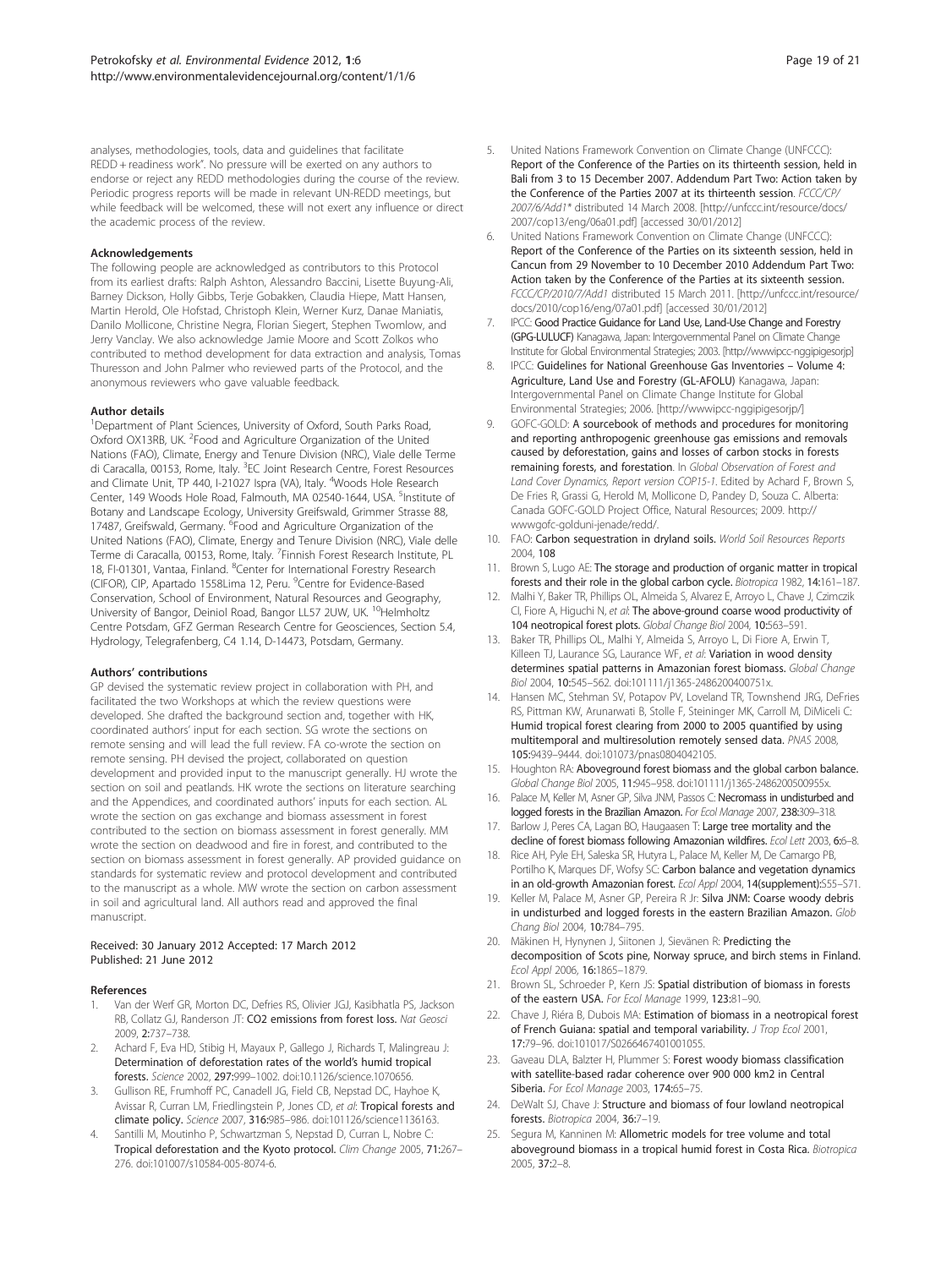- <span id="page-19-0"></span>26. Saatchi S, Houghton RA: Dos Santos Alvalá RC, Soares JV, Yu Y: Distribution of aboveground live biomass in the Amazon basin. Global Change Biol 2007, 13:816–837. doi[:101111/j1365-2486200701323x.](http://dx.doi.org/101111/j1365-2486200701323x)
- 27. Sales MH, Souza Júnior CM, Kyriakidis PC, Roberts DA, Vidal E: Improving spatial distribution estimation of forest biomass with geostatistics: a case study for Rondônia, Brazil. Ecol Model 2007, 205:221–230.
- 28. Baccini A, Laporte NT, Goetz SJ, Sun M: A first map of tropical Africa's above-ground biomass derived from satellite imagery. Environ Res Lett 2008, 045011(online). doi:[101088/1748-9326/3/4/045011.](http://dx.doi.org/101088/1748-9326/3/4/045011)
- 29. Fox JC, Yosi CK, Nimiago P, Oavika F, PokanaJ JN, Lavong K, Keenan R: Assessment of aboveground carbon in primary and selectively harvested tropical forest in Papua New Guinea. Biotropica 2010, 42:410–419.
- 30. Cannell MGR: World forest biomass and primary production data. London: Academic; 1982.
- 31. Castellanos J, Maass M, Kummerow J: Root biomass of a dry deciduous tropical forest in Mexico. Plant Soil 1991, 131:225–228.
- 32. Vance ED, Nadkarni NM: Root biomass distribution in a moist tropical montane forest. Plant Soil 1992, 142:31–39. doi[:10.1007/BF00010172](http://dx.doi.org/10.1007/BF00010172).
- 33. Cairns MA, Brown S, Helmer EH, Baumgardner GA: Root biomass allocation in the world's upland forests. Oecologia 1997, 111:1–11.
- 34. Komiyama A, Havanond S, Srisawatt W, Mochida Y, Fujimoto K, Ohnishi T, Ishihara S, Miyagi T: Top/root biomass ratio of a secondary mangrove (Ceriops tagal (Perr) CB Rob) forest. For Ecol Manage 2000, 139:127–134.
- 35. Jaramillo VJ, Ahedo-Hernández R, Kauffman JB: Root biomass and carbon in a tropical evergreen forest of Mexico: changes with secondary succession and forest conversion to pasture. J Trop Ecol 2003, 19:457-464.
- 36. Green JJ, Dawson LA, Proctor J, Duff EI, Elston DA: Fine root dynamics in a tropical rain forest is influenced by rainfall. Plant Soil 2005, 276:23–32.
- 37. Pande PK: Biomass and productivity in some disturbed tropical dry deciduous teak forests of Satpura plateau, Madhya Pradesh. Trop Ecol 2005, 46:229–239.
- 38. Saint-André L, Thongo M'Bou A, Mabiala A, Mouvondy W, Jourdan C, Roupsard O, Deleporte P, Hamela O, Nouvellon Y: Age-related equations for above- and below-ground biomass of a Eucalyptus hybrid in Congo. For Ecol Manage 2005, 205:199–214.
- 39. Kenzo T, Ichie T, Hattori D, Itioka T, Handa C, Ohkubo T, Kendawang JJ, Nakamura M, Sakaguchi M, Takahashi N: Development of allometric relationships for accurate estimation of above- and below-ground biomass in tropical secondary forests in Sarawak, Malaysia. J Trop Ecol 2009, 25:371–386.
- 40. Kenzo T, Ichie T, Hattori D, Kendawang JJ, Sakurai K, Ninomiya I: Changes in above- and belowground biomass in early successional tropical secondary forests after shifting cultivation in Sarawak, Malaysia. For Ecol Manage 2010, 260:875–882.
- 41. Danjon F, Reubens B: Assessing and analyzing 3D architecture of woody root systems, a review of methods and applications in tree and soil stability, resource acquisition and allocation. Plant Soil 2008, 303:1-34.
- 42. Usoltsev VA: Forest Biomass of Northern Eurasia: Database and Geography. Yekarinenburg: Russian Academy of Sciences, Ural Branch; 2001 (in Russian).
- 43. Baker TR, Phillips OL, Malhi Y, Almeida S, Arroyo L, Di Fiore A, Erwin T, Higuchi N, Killeen TJ, Laurance SG, et al: Increasing biomass in Amazonian forest plots. Philos Trans R Soc B Biol Sci 2004, 359:353–365. doi[:101098/rstb20031422](http://dx.doi.org/101098/rstb20031422).
- 44. Ramankutty N, Gibbs HK, Achard F, Defries R, Foley JA, Houghton RA: Challenges to estimating carbon emissions from tropical deforestation. Global Change Biol 2007, 13:51–66. doi[:101111/j1365-2486200601272x.](http://dx.doi.org/101111/j1365-2486200601272x)
- 45. Chave J, Condit R, Aguilar S, Hernandez A, Lao S, Perez R: Error propagation and sealing for tropical forest biomass estimates. Philos Trans R Soc B Biol Sci 2004, 359:409–420. doi:[101098/rstb20031425.](http://dx.doi.org/101098/rstb20031425)
- 46. Vieira SA, Alves LF, Aidar M, Araújo LS, Baker T, Batista JLF, Campos MC, Camargo PB, Chave J, Delitti WBC, et al: Estimation of biomass and carbon stocks: the case of the Atlantic Forest Biota. Neotropica 2008, 8:21–29. doi[:101590/S1676-06032008000200001.](http://dx.doi.org/101590/S1676-06032008000200001)
- 47. Chave J, Andalo C, Brown S, Cairns MA, Chambers JQ, Eamus D, Fölster H, Fromard F, Higuchi N, Kira T, et al: Tree allometry and improved estimation of carbon stocks and balance in tropical forests. Oecologia 2005, 145:87–99. doi:[101007/s00442-005-0100-x.](http://dx.doi.org/101007/s00442-005-0100-x)
- 48. Scatena FN, Silver W, Siccama T, Johnson A, Sanchez MJ: Biomass and nutrient content of the Bisley experimental watersheds, Luquillo Experimental Forest, Puerto Rico, before and after Hurricane Hugo, 1989. Biotropica 1993, 25:15-27
- 49. Van Leeuwen M, Nieuwenhuis M: Retrieval of forest structural parameters using LiDAR remote sensing. Eur J Forest Res 2010, 129:749–770. doi[:10.1007/s10342-010-0381-4](http://dx.doi.org/10.1007/s10342-010-0381-4).
- 50. Zianis D, Muukkonen P, Mäkipää R, Mencuccini M: Biomass and stem volume equations for tree species in Europe. Silva Fennica Monographs 2005, 4:1-63.
- 51. Williams MS, Schreuder HT: Guidelines for choosing volume equations in the presence of measurement error in height. Can J Res 2000, 30:306-310.
- 52. Alder, D, van Kuijk: A baseline assessment of forest carbon in Guyana Report prepared for Guyana Forestry Commission. Technical Report 2009, 34 pp. [[http://www.bio-met.co.uk\]](http://www.bio-met.co.uk)
- 53. Brown S: Measuring, monitoring and verification of carbon benefits from forest –based projects. Philosophical Transactions of the Royal Society of London A 2002, 360:1669–1683.
- 54. Hofstad O: Review of biomass and volume functions for individual trees and shrubs in Southeast Africa. J Trop for Sci 2005, 17:151–162.
- 55. Ter-Mikaelian MT, Korzukhin MD: Biomass equations for sixty-five North American tree species. For Ecol Manage 1997, 97:1-24.
- 56. Wirth C, Schumacher J, Schulze ED: Generic biomass functions for Norway spruce in Central Europe—a meta-analysis approach toward prediction and uncertainty estimation. Tree Physiol 2004, 24:121–139.
- 57. Wutzler T, Wirth C, Schumacher J: Generic biomass functions for Common beech (Fagus sylvatica) in Central Europe: predictions and components of uncertainty. Can J For Res 2008, 38:1661–1675.
- 58. Smith JE, Heath LS, Jenkins JC: Forest Volume-to-Biomass Models and Estimates of Mass for Live and Standing Dead Trees of US Forests. General Technical Report NE-298, 2003
- 59. Lehtonen A, Mäkipää R, Heikkinen J, Sievänen R, Liski J: Biomass expansion factors (BEF) for Scots pine, Norway spruce and birch according to stand age for boreal forests. For Ecol Manage 2004, 188:211–224.
- 60. Lehtonen A, Cienciala E, Tatarinov F, Mäkipää R: Uncertainty estimation of biomass expansion factors for Norway spruce in the Czech Republic. Ann For Sci 2007, 64:133–140.
- 61. Teobaldelli M, Somogyi Z, Migliavacca M, Usoltsev VA: Generalized functions of biomass expansion factors for conifers and broadleaved by stand age, growing stock and site index. For Ecol Manage 2009, 257:1004– 1013.
- 62. Jalkanen A, Mäkipää R, Ståhl G, Lehtonen A, Petersson H: Estimation of the biomass stock of trees in Sweden: comparison of biomass equations and age-dependent biomass expansion factors. Ann For Sci 2005, 62:845–851.
- 63. Fearnside PM: Amazonian deforestation and global warming: carbon stocks in vegetation replacing Brazil's Amazon forest. For Ecol Manage 1996, 80:21–34.
- 64. Houghton RA, Lawrence KT, Hackler JL, Brown S: The spatial distribution of forest biomass in the Brazilian Amazon: a comparison of estimates. Global Change Biol 2001, 7:731–746. doi[:101046/j1365-2486200100426x.](http://dx.doi.org/101046/j1365-2486200100426x)
- 65. Malhi Y, Grace J: Tropical forests and atmospheric carbon dioxide. Trends Ecol Evol 2000, 15:332–337. doi[:101016/S0169-5347\(00\)01906-6](http://dx.doi.org/101016/S0169-5347(00)01906-6).
- 66. Malhi Y, Meir P, Brown S: Forests, carbon and global climate. Philos Transact Ser A Math Phys Eng Sci 2002, 360:1567–1591. doi[:10.1098/](http://dx.doi.org/10.1098/rsta.2002.1020) [rsta.2002.1020](http://dx.doi.org/10.1098/rsta.2002.1020).
- 67. Fearnside PM, Laurance WF: Comment on 'Determination of deforestation rates of the world's humid tropical forests'. Science 2003, 299:1015.
- 68. Achard F, Eva HD, Mayaux P, Stibig HJ, Belward A: Improved estimates of net carbon emissions from land cover change in the tropics for the 1990s. Global Biogeochem Cycles 2004, 18:GB2008. doi[:101029/](http://dx.doi.org/101029/2003 GB002142) [2003 GB002142.](http://dx.doi.org/101029/2003 GB002142)
- 69. DeFries R, Achard F, Brown S, Herold M, Murdiyarso D, Schlamadinger B, Souza C: Earth observations for estimating greenhouse gas emissions from deforestation in developing countries. Environmental Science and Policy 2007, 10:385–3942004.
- 70. Goetz SJ, Baccini A, Laporte N, Johns T, Walker WS, Kellndorfer JM, Houghton RA, Sun M: Mapping & monitoring carbon stocks with satellite observations:a comparison of methods. Carbon Balance and Management 2009. doi[:101186/1750-0680-1184-1182. online.](http://dx.doi.org/101186/1750-0680-1184-1182.%20online)
- 71. Batjes NH, Sombroek WG: Possibilities for carbon sequestration in tropical and subtropical soils. Global Change Biol 1997, 3:161–173.
- 72. Li C, Frolking S, Harriss R: Modeling carbon biogeochemistry in agricultural soils. Global Biogeochem Cy 1994, 8:237–254.
- 73. Kätterer T, Reichstein M, Andren O, Lomander A: Temperature dependence of organic matter decomposition: a critical review using literature data analyzed with different models. Biol Fertil Soils 1998, 27:258-262
- 74. Reichstein M, Bednorz F, Broll G, Kätterer T: Temperature dependence of carbon mineralisation: conclusions from a long-term incubation of subalpine soil samples. Soil Biol Biochem 2000, 32:947-958.